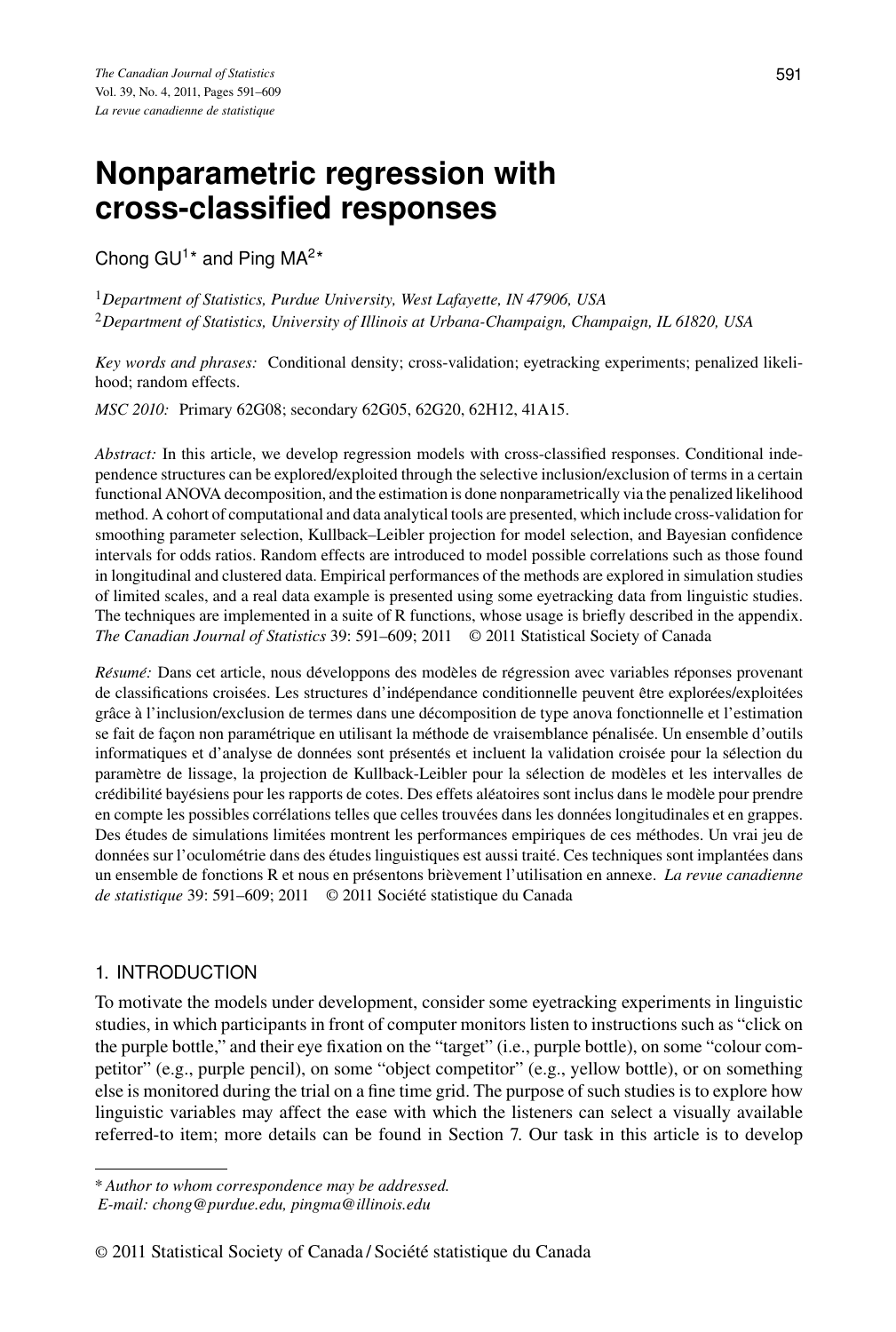modeling tools that can be used to estimate the probabilities of the eye fixation on items of the four different categories, as functions of time. For the ultimate goal of the linguists, the response is the eye fixation profile along time and the covariates are qualitative linguistic variables. For the quantitative estimation of the eye fixation profile under fixed linguistic conditions, the task we are concerned with here, the response is the eye fixation category and the covariate is time.

If one reduces the number of categories to two, say by combining categories, the estimation can be performed via logistic regression with time as the covariate (or  $x$ ), so the tools to be developed generalize logistic regression. The response (or y) in the aforementioned eyetracking data appears as univariate with four categories, but may also be taken as bivariate of a pair of binary variables of colour (purple or not) and object (bottle or not); our general treatment allows for multivariate y with marginals not necessarily binary. The eyetracking data are longitudinal, so observations are generally correlated at least within each trial if not also within the same human participant in different trials, and random effects will be incorporated into the setting to accommodate such correlation.

Write  $\mathcal{Y} = \prod_{k=1}^{K} \mathcal{Y}_k$ , where  $\mathcal{Y}_k = \{1, \ldots, N_k\}$  are discrete, and consider regression problem with response  $y \in Y$  and covariate  $x \in \mathcal{X}$ , where X is a generic domain. We shall employ the logistic conditional density transform

$$
f(y|x) = \frac{e^{\eta(x,y)}}{\int y e^{\eta(x,y)}},
$$
 (1)

where the integral over Y is summation, and estimate the conditional density  $f(y|x)$  via  $\eta(x, y)$ ; one may decompose

$$
\eta(x, y) = \eta_{\emptyset} + \eta_x(x) + \eta_y(y) + \eta_{xy}(x, y),
$$
\n(2)

where the identifiability of  $\eta_x(x)$ ,  $\eta_y(y)$ ,  $\eta_{xy}(x, y)$  depends on appropriate side conditions, and to ensure a one-to-one transform in (1), one may set  $\eta \phi + \eta x = 0$ . Observing  $(x_i, y_i)$ ,  $i = 1, \ldots, n$ , one may estimate  $\eta(x, y) = \eta_y(y) + \eta_{xy}(x, y)$  via the penalized minus log likelihood

$$
-\frac{1}{n}\sum_{i=1}^n\left\{\eta(x_i,y_i)-\log\int_{\mathcal{Y}}e^{\eta(x_i,y)}\right\}+\frac{\lambda}{2}J(\eta),\tag{3}
$$

where  $J(\eta)$  is a roughness penalty and the smoothing parameter  $\lambda$  controls the tradeoff between the goodness-of-fit and the smoothness of the estimate; this is a special case of penalized likelihood conditional density estimation of Gu (1995), with  $\mathcal Y$  discrete. The response y is generally multivariate and so is the covariate x, so  $\eta_y$  and  $\eta_{xy}$  can be further decomposed similar to (2); conditional independence structures among the components of  $y = (y_{(1)}, \ldots, y_{(K)})$  can be explored/exploited via selective term elimination in such functional ANOVA decompositions, with details to be filled in later. For  $K = 1$  and  $N_1 = 2$ , this reduces to the standard penalized likelihood logistic regression; see, for example, Gu (2002,sect. 6.7.3). Other special cases of the formulation include regression with multinomial responses ( $K = 1$ ,  $N_1 > 2$ ) treated in Lin (1998) and regression with multivariate Bernoulli responses ( $N_1 = \cdots = N_K = 2$ ) treated in Gao et al. (2001).

As a special case of an even more general formulation, some existing results can be inherited, such as the asymptotic convergence and the numerical computation, but the many data analytical tools to be discussed in this article were not available in Gu (1995). Some of these tools, such as the Kullback–Leibler projection for model selection, will be adapted from later developments in other settings, and some of these tools, such as the Bayesian confidence intervals for log odds ratios and random effects for correlated data, are designed only for a discrete Y.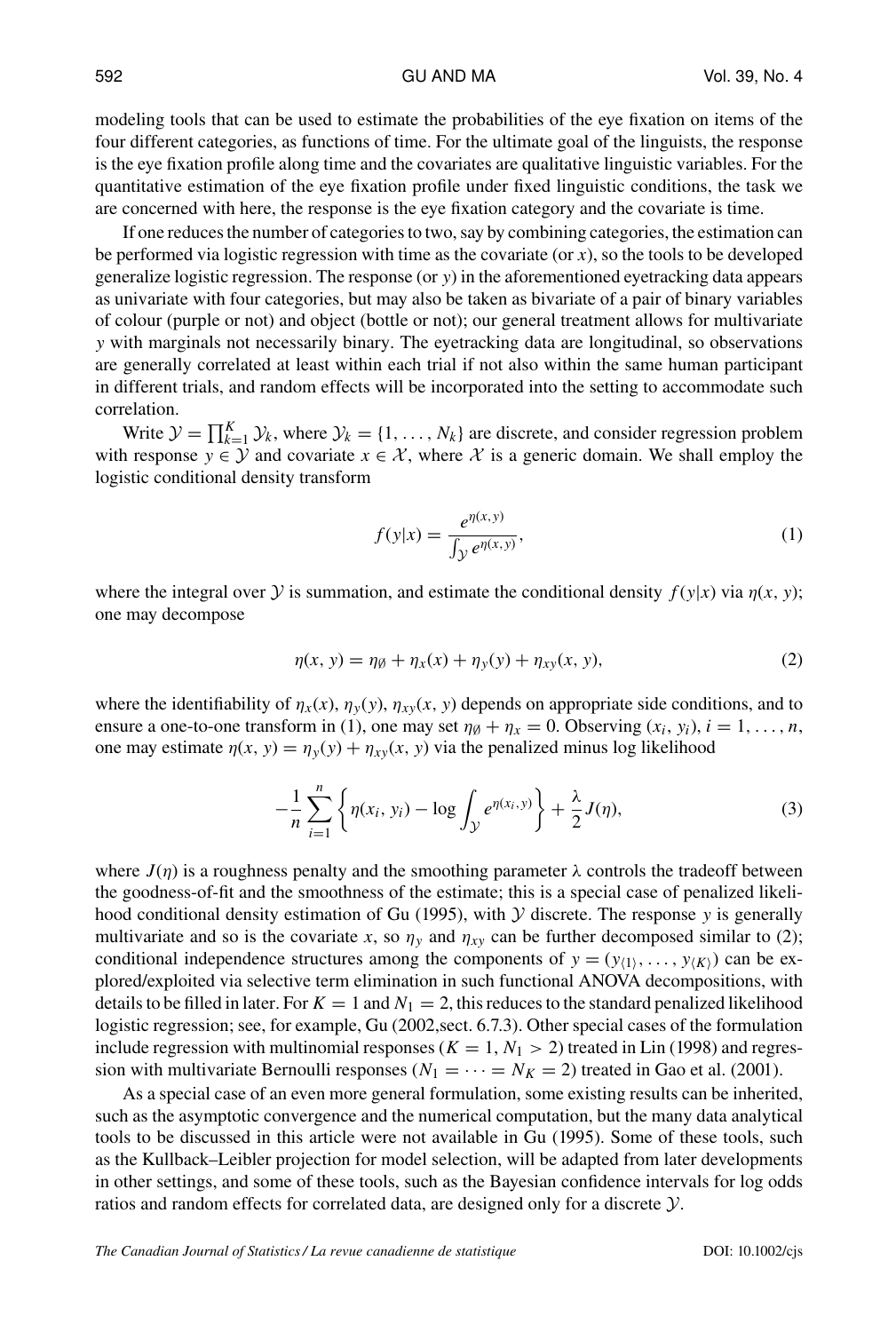When the covariate  $x$  is absent, the data are to be aggregated into contingency tables, for which log-linear models are among standard analytical tools. From this perspective, the models under development effectively add a nonparametric "x-axis" to the log-linear models that "disaggregates" contingency tables.

The rest of the article is organized as follows. Some details of the model structure involving functional ANOVA decompositions are spelled out in Section 2. In Section 3, pertinent technical details concerning penalized likelihood estimation is reviewed. Model selection and inferential tools are discussed in Section 4, and mixed-effect models for correlated data are introduced in Section 5. Simulations of limited scales are conducted in Section 6, and an analysis of some eyetracking data is presented in Section 7. Section 8 collects a few remarks. To facilitate the practical application of the tools being developed in this article, a suite of R functions have been developed, whose usage is briefly described in an appendix.

# 2. CONDITIONAL DENSITY MODELS

We now fill in some details concerning functional ANOVA decomposition and log-linear models, which are largely repackaged from materials in the literature. See, for example, Gu (2002, sect. 1.3).

# 2.1. Functional ANOVA Decomposition

Consider a bivariate function  $\eta(x) = \eta(x_{(1)}, x_{(2)})$  on a domain  $\mathcal{X} = \mathcal{X}_1 \times \mathcal{X}_2$ ; subscripts in brackets are used in this article to denote coordinates of a point on a multi-dimensional domain while ordinary subscripts are reserved for multiple points. One may decompose the function through a functional ANOVA decomposition

$$
\eta(x_{(1)}, x_{(2)}) = (I - A_1 + A_1)(I - A_2 + A_2)\eta
$$
  
=  $A_1 A_2 \eta + (I - A_1)A_2 \eta + A_1 (I - A_2) \eta + (I - A_1)(I - A_2)\eta$   
=  $\eta_{\emptyset} + \eta_1(x_{(1)}) + \eta_2(x_{(2)}) + \eta_{12}(x_{(1)}, x_{(2)}),$  (4)

where I is the identity operator,  $A_1$  and  $A_2$  are averaging operators acting on arguments  $x_{(1)}$ and  $x_{(2)}$ , respectively, that satisfy  $A_11 = 1$  and  $A_21 = 1$ , with the main effects  $\eta_1$ ,  $\eta_2$  and the interaction  $\eta_{12}$  satisfying side conditions  $A_1\eta_1 = A_1\eta_{12} = 0$  and  $A_2\eta_2 = A_2\eta_{12} = 0$ ; examples of averaging operators include  $A\eta = \int_a^b \eta(x) dx/(b-a)$ ,  $A\eta = \eta(x_0)$ , and  $A\eta = \sum_{i=1}^m \eta(x_i)/m$ .<br>The averaging operators on different axes are independent of each other, and (4) has a one-way ANOVA on X built-in,  $\eta(x) = \eta \theta + \eta_x(x)$ , with  $A\eta_x = A_1 A_2 \eta_x = 0$  for  $\eta_x = \eta_1 + \eta_2 + \eta_1$ .

For  $X_1 \times X_2$  discrete,  $\eta(x_1, x_2)$  is a matrix of "treatment means"  $\mu_{ij}$  in the standard ANOVA model notation, with (4) in the form of

$$
\mu_{ij} = \mu_{\cdot\cdot} + (\mu_{i\cdot} - \mu_{\cdot\cdot}) + (\mu_{\cdot j} - \mu_{\cdot\cdot}) + (\mu_{ij} - \mu_{i\cdot} - \mu_{\cdot j} + \mu_{\cdot\cdot}) = \mu + \alpha_i + \beta_j + (\alpha\beta)_{ij},
$$

where  $\mu_i = \sum_j c_j \mu_{ij}$  for  $\sum_j c_j = 1$ ,  $\mu_{\cdot j} = \sum_i d_i \mu_{ij}$  for  $\sum_i d_i = 1$ , and  $\mu_{\cdot \cdot} = \sum_{i,j} c_j d_i \mu_{ij}$ .

Note that the marginal domains  $\mathcal{X}_1$  and  $\mathcal{X}_2$  are generic so can be product domains themselves, and (2) is simply (4) in slightly different notation. Similar constructions in more than two dimensions can be done recursively, or directly via  $\prod_k (I - A_k + A_k)\eta$ .

#### 2.2. Log-Linear Models

A standard log-linear model for an  $N_1 \times \cdots \times N_K$  table is a surrogate Poisson regression model on  $\mathcal{Y} = \prod_{k=1}^{K} \mathcal{Y}_k$  for  $\mathcal{Y}_k = \{1, ..., N_k\}$ , which is equivalent to density estimation on  $\mathcal{Y}$  (see Lindsey, 1997, chap. 3). For a one-to-one logistic density transform  $f(y) = e^{\eta(y)} / \int_{\mathcal{Y}} e^{\eta(y)}$ , one sets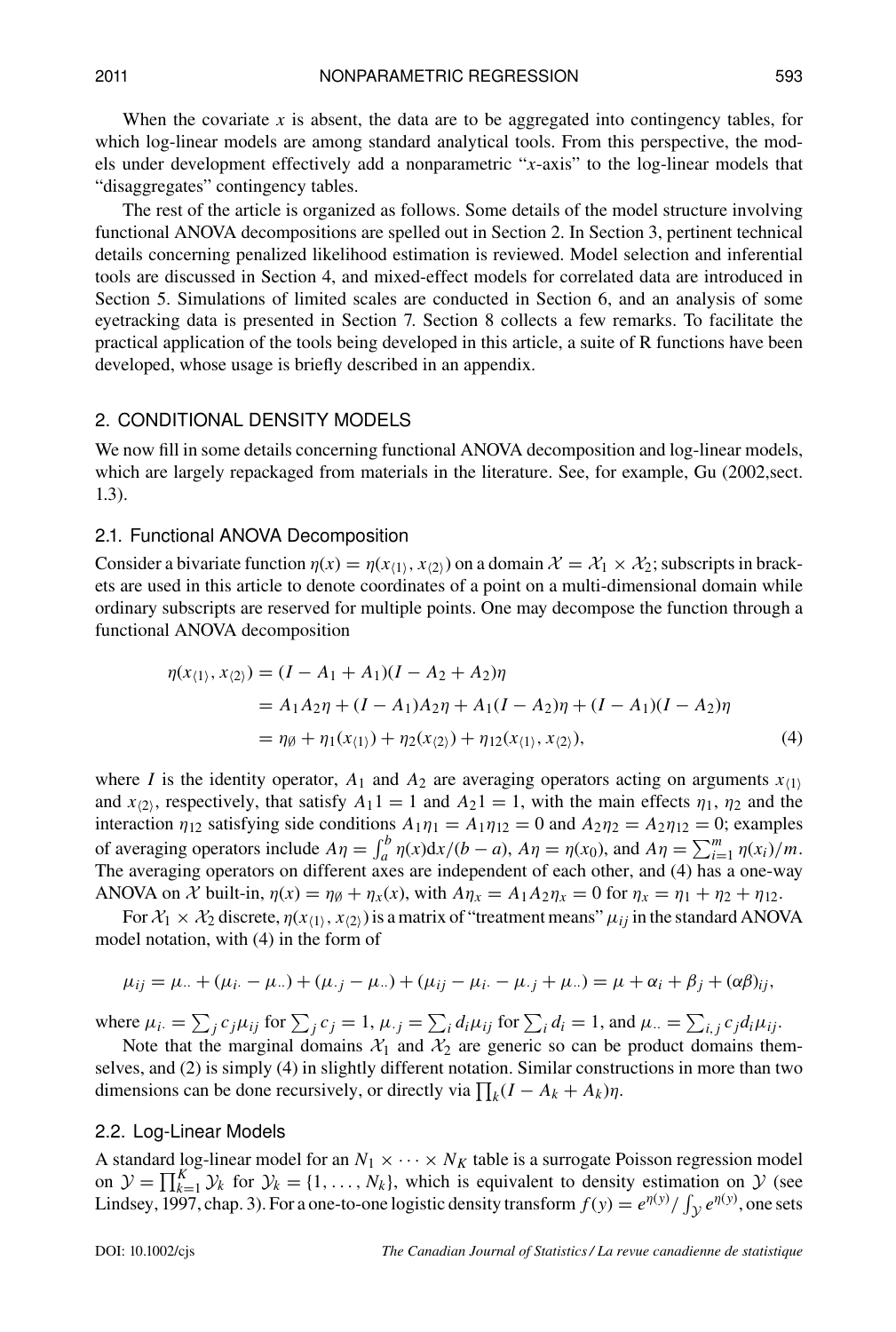$\eta_{\emptyset} = 0$  in a one-way ANOVA decomposition  $\eta(y) = \eta_{\emptyset} + \eta_{y}(y)$  of the log density, and conditional independence structures among the marginals of  $y = (y_{(1)}, \ldots, y_{(K)})$  can be characterized via the selective elimination of interaction terms in an ANOVA decomposition of  $\eta(y) = \eta_y(y)$ .

For an example, consider  $K = 3$  with  $y = (y_{(1)}, y_{(2)}, y_{(3)})$ . An ANOVA decomposition yields

$$
\eta_y(y) = \eta_1(y_{(1)}) + \eta_2(y_{(2)}) + \eta_3(y_{(3)}) + \eta_{12}(y_{(1)}, y_{(2)}) + \eta_{13}(y_{(1)}, y_{(3)}) + \eta_{23}(y_{(2)}, y_{(3)}) + \eta_{123}(y_{(1)}, y_{(2)}, y_{(3)}).
$$
(5)

Setting  $\eta_{23} + \eta_{123} = 0$ , one has  $f(y_{(1)}, y_{(2)}, y_{(3)}) \propto \exp{\{\eta_1 + \eta_2 + \eta_3 + \eta_{12} + \eta_{13}\}}$ , so  $f(y_{(2)}, y_{(3)}|y_{(1)}) = f(y_{(2)}|y_{(1)})f(y_{(3)}|y_{(1)})$ , or  $y_{(2)} \perp y_{(3)}|y_{(1)}$ . Setting all the interaction terms to 0, an additive model  $\eta_y = \eta_1 + \eta_2 + \eta_3$  implies the mutual independence of the marginals.

# 2.3. Log-Linear Regression Models

Adding an x-axis, of interest are models for  $f(y|x) = e^{\eta(x,y)}/\int_{\mathcal{Y}} e^{\eta(x,y)}$ , where  $\eta(x, y) = \eta_y(y) +$  $\eta_{xy}(x, y)$ . Again taking  $K = 3$  for an example,  $\eta_y(y)$  can still be decomposed as in (5), and  $\eta_{xy}(x, y)$ can be decomposed in a parallel manner, with  $x$  added to the argument lists and to the subscripts of each term in (5). Setting  $\eta_{23} + \eta_{123} + \eta_{x23} + \eta_{x123} = 0$  implies  $y_{(2)} \perp y_{(3)} | (x, y_{(1)})$ , and the conditional independence of the y marginals given  $x$  can be obtained by setting all interactions involving more than one y marginals to 0.

Association between the marginals of contingency tables are often characterized via the odds ratios. Consider  $K = 2$  with  $y = (y_{(1)}, y_{(2)})$ . The log conditional density is given by

$$
\eta(x, y) = \eta_y + \eta_{xy} = \eta_1 + \eta_2 + \eta_{12} + \eta_{x1} + \eta_{x2} + \eta_{x12},
$$

and the log odds ratio depends only on  $\eta_{12} + \eta_{x12}$ ,

$$
\log \frac{f(y_{(1)}, y_{(2)}|x) f(y'_{(1)}, y'_{(2)}|x)}{f(y_{(1)}, y'_{(2)}|x) f(y'_{(1)}, y_{(2)}|x)} = \eta_{12}(y_{(1)}, y_{(2)}) + \eta_{x12}(x, y_{(1)}, y_{(2)}) \n+ \eta_{12}(y'_{(1)}, y'_{(2)}) + \eta_{x12}(x, y'_{(1)}, y'_{(2)}) - \eta_{12}(y_{(1)}, y'_{(2)}) \n- \eta_{x12}(x, y_{(1)}, y'_{(2)}) - \eta_{12}(y'_{(1)}, y_{(2)}) - \eta_{x12}(x, y'_{(1)}, y_{(2)}).
$$
\n(6)

When  $\eta_{x12} = 0$ , the odds ratio is independent of x, with the model sitting in between the "saturated" model and the independence model  $y_{(1)} \perp y_{(2)} |x$  (with  $\eta_{12} + \eta_{x12} = 0$ ); the models developed in Gao et al. (2001) effectively set  $\eta_{x12} = 0$ , not allowing the "saturated" model.

Note that x can also be multidimensional, in which case  $\eta_{xy}$  can be further decomposed, allowing for further model choices.

# 3. PENALIZED LIKELIHOOD ESTIMATION

As noted earlier, the models being considered are special cases of the conditional density estimation formulated in Gu (1995), with  $\mathcal Y$  discrete, and we will review the basics of the approach in this section; it is assumed that at least part of x is continuous, for otherwise the models would be parametric. Settings with continuous  $\mathcal Y$  needs alternative treatment due to the cost of numerical integration, which will be studied elsewhere.

# 3.1. Reproducing Kernel Hilbert Spaces

The minimization of (3) is implicitly conducted in a Hilbert space  $\mathcal{H} \subseteq {\eta : J(\eta) < \infty}$  in which  $J(\eta)$  is a square semi norm with a finite dimensional null space  $\mathcal{N}_J = {\eta : J(\eta) = 0}$ . A Hilbert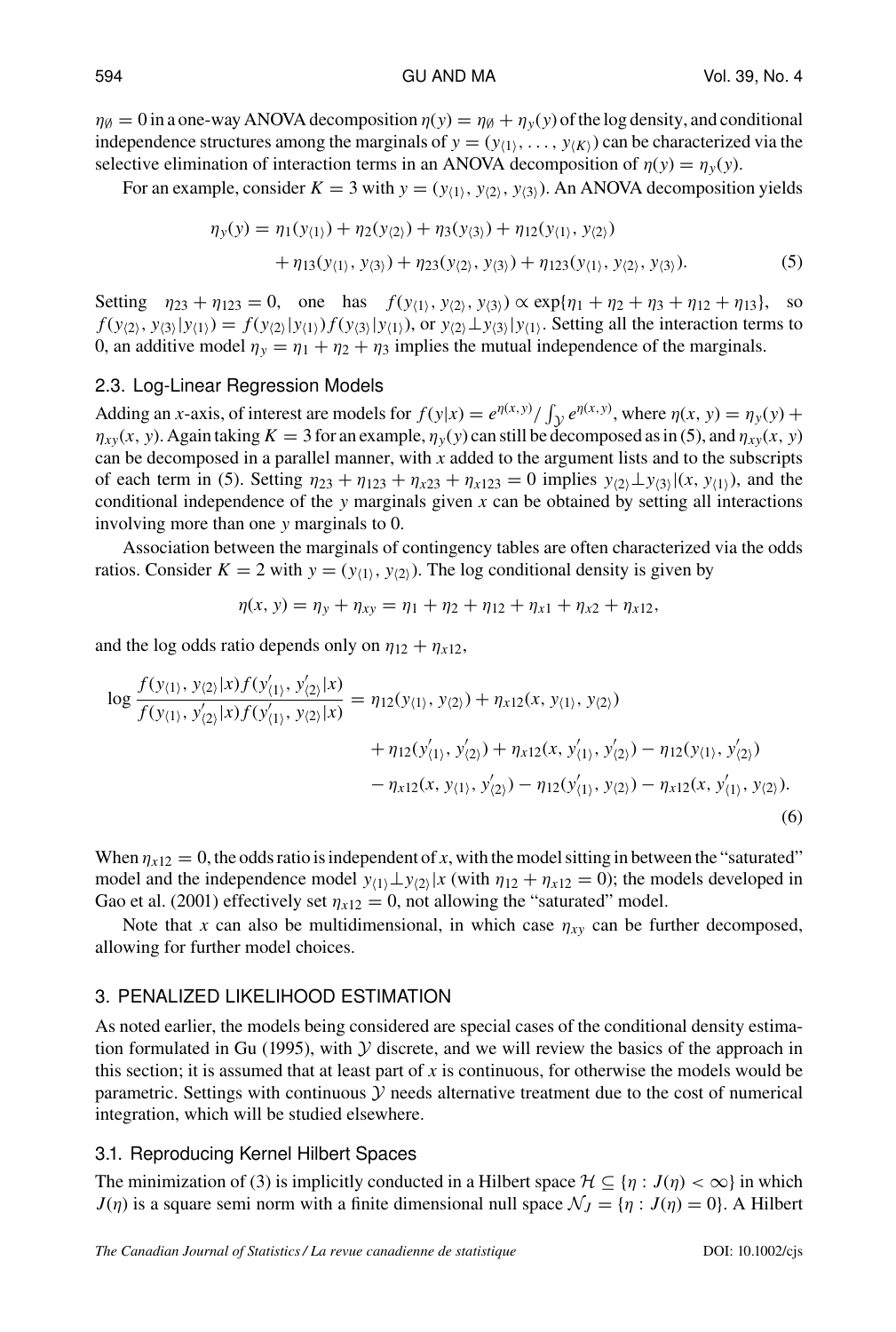space has a metric and a geometry that facilitate analysis and computation, and a finite dimensional  $\mathcal{N}_J$  prevents interpolation. Function evaluations appear in (3), so for (3) to be continuous in  $\eta$ , one also needs the evaluation functional  $[u]\eta = \eta(u)$  to be continuous in  $\eta \in \mathcal{H}$ ,  $\forall u \in \mathcal{U}$ , where  $u = (x, y) \in \mathcal{U} = \mathcal{X} \times \mathcal{Y}$ .

A Hilbert space in which evaluation functional is continuous is a reproducing kernel Hilbert space with a reproducing kernel  $R(\cdot, \cdot)$ , a non-negative definite bivariate function on  $\mathcal U$  such that  $R(u, \cdot) = R(\cdot, u) \in \mathcal{H}$ ,  $\forall u \in \mathcal{U}$ , and  $\langle R(u, \cdot), \eta(\cdot) \rangle = \eta(u)$  (the reproducing property),  $\forall \eta \in \mathcal{H}$ , where  $\langle \cdot, \cdot \rangle$  is the inner product in H. A reproducing kernel Hilbert space can be generated from its reproducing kernel R, for which any non-negative definite function qualifies, as the "column space" span $\{R(u, \cdot), u \in \mathcal{U}\}\$ . A general theory can be found in Aronszajn (1950).

In the setting of (3), one may write  $\langle \cdot, \cdot \rangle = J(\cdot, \cdot) + \tilde{J}(\cdot, \cdot)$ , where  $J(\cdot, \cdot)$  is the semi inner product associated with  $J(\eta)$  and  $\tilde{J}(\cdot, \cdot)$  is an inner product in  $\mathcal{N}_J$ . One has a tensor-sum decomposition  $\mathcal{H} = \mathcal{N}_J \oplus \mathcal{H}_J$ , with  $J(\eta)$  being a square full norm in  $\mathcal{H}_J$ . For computation, one needs a basis of  $\mathcal{N}_J$  and the reproducing kernel  $R_J$  in  $\mathcal{H}_J$  satisfying  $J(R_J(u, \cdot), \eta(\cdot)) = \eta(u), \forall \eta \in \mathcal{H}_J, \forall u \in \mathcal{U}$ .

The discussion above applies to a generic domain  $U$ , not necessarily a product domain, and in fact reproducing kernel Hilbert spaces on product domains are typically constructed via tensor products of spaces on their marginal domains, as illustrated in the examples below.

# 3.2. Examples of Marginal and Tensor-Product Spaces

The examples are extracted from Gu (2002, chap. 2), where further details can be found.

On  $\mathcal{X} = [0, 1]$ , one may set  $J(\eta) = \int_0^1 (\eta''(x))^2 dx$  and  $\tilde{J}(\eta, \eta) = (\int_0^1 f(x) dx)^2 +$  $(\int_0^1 f'(x) dx)^2$ . The reproducing kernel in  $\mathcal{H}_J = \{f : J(f) < \infty, \int_0^1 f(x) dx = \int_0^1 f'(x) dx = 0\}$ is given by  $R_J(x_1, x_2) = k_2(x_1)k_2(x_2) - k_4(|x_1 - x_2|)$ , where  $k_\nu = B_\nu/\nu!$  are scaled Bernoulli polynomials. Combining with  $\mathcal{N}_J = \{1\} \oplus \{k_1(x)\}\)$ , where  $k_1(x) = x - 0.5$ , one has a oneway ANOVA decomposition  $\eta = \eta_{\emptyset} + \eta_x$ , with  $\eta_x \in \{k_1(x)\} \oplus \mathcal{H}_J$  satisfying the side condition  $\int_0^1 \eta_x(x) dx = 0$ . The construction provides building blocks for tensor-product spaces, to be discussed below, for which one writes  $\mathcal{H} = \mathcal{H}_{00} \oplus \mathcal{H}_{01} \oplus \mathcal{H}_1$  with reproducing kernels  $R_{00}(x_1, x_2) = 1$ ,  $R_{01}(x_1, x_2) = k_1(x_1)k_1(x_2)$ , and  $R_1(x_1, x_2) = k_2(x_1)k_2(x_2) - k_4(|x_1 - x_2|)$ .

On  $\mathcal{Y} = \{1, ..., N\}$ , one may set  $J(\eta) = \sum_{y=1}^{N} (\eta(y) - \bar{\eta})^2$  for y nominal, where  $\bar{\eta} =$  $\sum_{y=1}^{N} \eta(y)/N$ , or set  $J(\eta) = \sum_{y=1}^{N-1} (\eta(y+1) - \eta(y))^2$  for y ordinal; in both cases,  $\mathcal{N}_J = \{1\}$ contains the constant functions (i.e., length-N vectors) and one may simply set  $\tilde{J}(\eta, \eta) = \bar{\eta}^2$ . This defines a one-way ANOVA decomposition  $\eta = \eta \theta + \eta v \in \mathcal{H}_0 \oplus \mathcal{H}_1$  with  $\bar{\eta} v = 0$ . The reproducing kernels can be written as  $N \times N$  matrices, with  $R_0(y_1, y_2) = 1$  (i.e., the matrix  $\mathbf{11}^T$ ) and  $R_1(y_1, y_2)$  given by  $(I - 11^T/N)^+ = I - 11^T/N$  for y nominal or by  $B^+ = (C^T C)^+$  for y ordinal, where  $(\cdot)^+$  denotes the Moore–Penrose inverse and

$$
C = \begin{pmatrix} -1 & 1 & 0 & \dots & 0 & 0 \\ 0 & -1 & 1 & \dots & 0 & 0 \\ \vdots & \vdots & \ddots & \ddots & \vdots & \vdots \\ 0 & \dots & 0 & \dots & -1 & 1 \end{pmatrix}.
$$

Note that there is no distinction between nominal or ordinal for  $N = 2$ .

On  $\mathcal{U} = \mathcal{X} \times \mathcal{Y}$ , one may construct tensor-product spaces from marginal constructions. Given reproducing kernels  $R^{(x)}(x_1, x_2)$  of  $\mathcal{H}^{(x)}$  on  $\mathcal{X}$  and  $R^{(y)}(y_1, y_2)$  of  $\mathcal{H}^{(y)}$  on  $\mathcal{Y}$ , the non-negative definite function  $R(u_1, u_2) = R^{(x)}(x_1, x_2)R^{(y)}(y_1, y_2)$  on U, where  $u_1 = (x_1, y_1), u_2 = (x_2, y_2),$ generates the tensor-product space  $\mathcal{H}^{(x)} \otimes \mathcal{H}^{(y)}$ . From the above  $\mathcal{H}_{00}^{(x)} \oplus \mathcal{H}_{01}^{(x)} \oplus \mathcal{H}_{1}^{(x)}$  constructed on  $\mathcal{X} = [0, 1]$  and  $\mathcal{H}_0^{(y)} \oplus \mathcal{H}_1^{(y)}$  constructed on  $\mathcal{Y} = \{1, ..., N\}$ , one has 6 tensor-product spaces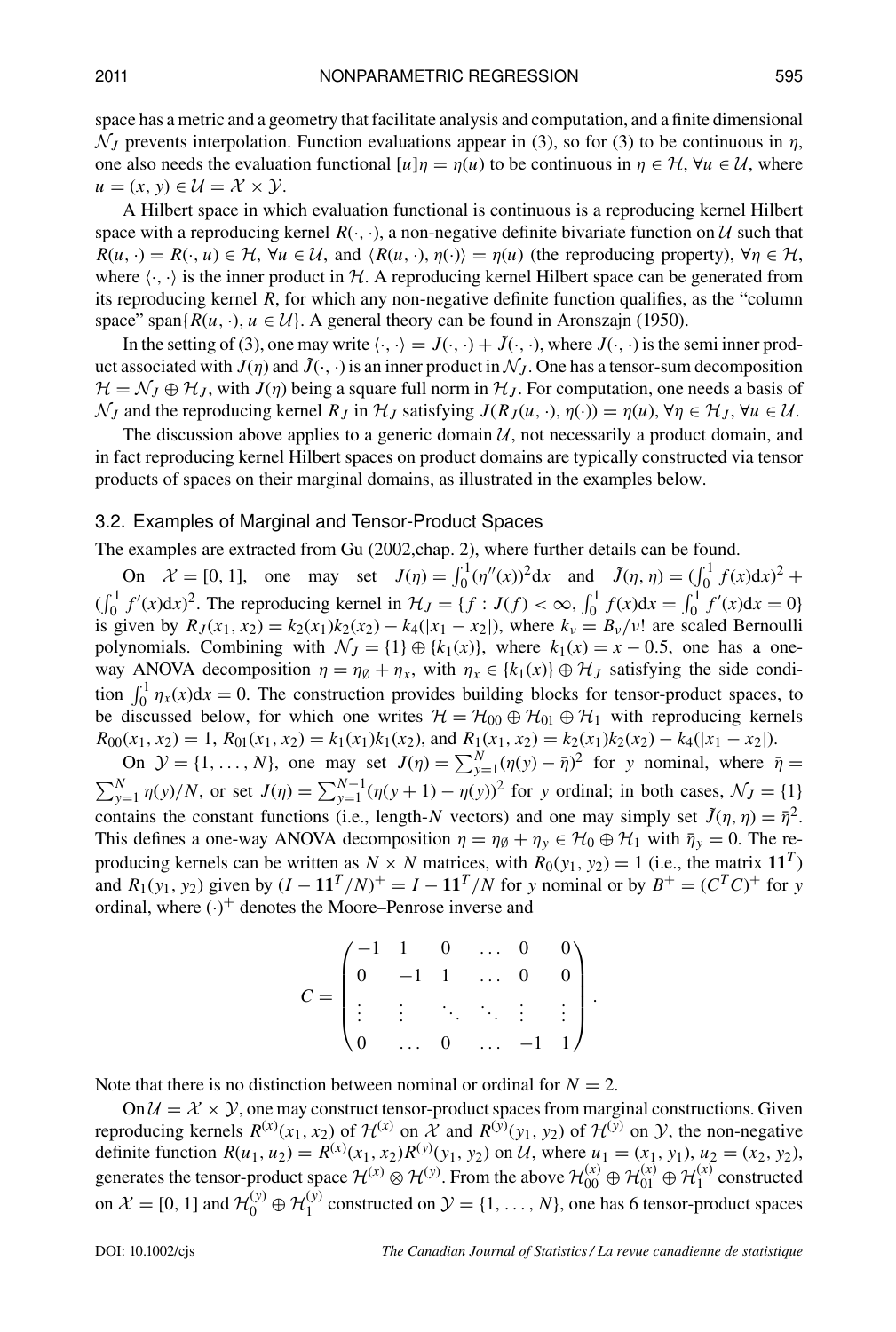$\mathcal{H}_{\mu,\nu} = \mathcal{H}_{\mu}^{(x)} \otimes \mathcal{H}_{\nu}^{(y)}$ ,  $\mu = 0.0, 0.1, 1, \nu = 0, 1$ , with reproducing kernels  $R_{\mu,\nu} = R_{\mu}^{(x)} R_{\nu}^{(y)}$ . An ANOVA decomposition is built in with  $\eta_{\emptyset} \in H_{00,0}$ ,  $\eta_x \in H_{01,0} \oplus H_{1,0}$ ,  $\eta_y \in H_{00,1}$ , and  $\eta_{xy} \in H_{01,0}$  $\mathcal{H}_{01,1} \oplus \mathcal{H}_{1,1}$ ; only  $\eta_y$  and  $\eta_{xy}$  are needed here.  $\mathcal{H}_{1,1}$  is infinite-dimensional so has to be part of the penalized space  $\mathcal{H}_J$ , but  $\mathcal{H}_{00,1}$  and  $\mathcal{H}_{01,1}$  are both  $(N-1)$ -dimensional (remember that  $\bar{\eta}_v = 0$ ) and can be left in  $\mathcal{N}_J$ . In the software tools to be illustrated in the appendix, we chose to set  $\mathcal{H}_J = \mathcal{H}_{1,1}$  and  $\mathcal{N}_J = \mathcal{H}_{00,1} \oplus \mathcal{H}_{01,1}$  for  $N = 2$ , and set  $\mathcal{H}_J = \mathcal{H}_{00,1} \oplus \mathcal{H}_{01,1} \oplus \mathcal{H}_{1,1}$  with an empty  $\mathcal{N}_J$  for  $N > 2$ ; in the latter case,

$$
R_J = \theta_{00,1} R_{00,1} + \theta_{01,1} R_{01,1} + \theta_{1,1} R_{1,1}, \tag{7}
$$

where  $\theta_{\mu,\nu}$  are a set of extra smoothing parameters adjusting the relative weights of the roughness of different components.

Similar constructions on higher dimensional domains can be done recursively. For an example, consider  $y = (y_{(1)}, y_{(2)}), N_1 = 2, N_2 = 3$ , and  $x \in [0, 1]$ . In the place of the above  $\mathcal{H}_{1}^{(y)}$  one has  $\mathcal{H}_{0,1}^{(y)} \oplus \mathcal{H}_{1,0}^{(y)} \oplus \mathcal{H}_{1,1}^{(y)}$ , where  $\mathcal{H}_{\mu,\nu}^{(y)} = \mathcal{H}_{\mu}^{(y_{(1)})} \otimes \mathcal{H}_{\nu}^{(y_{(2)})}$ ,  $\mu, \nu = 0, 1$ , and taking tensor-products with  $\mathcal{H}_{00}^{(x)} \oplus \mathcal{H}_{01}^{(x)} \oplus \mathcal{H}_{1}^{(x)}$  yields 9 spaces. In obvious notation, one has  $\eta_y \in$  $\mathcal{H}_{00,0,1} \oplus \mathcal{H}_{00,1,0} \oplus \mathcal{H}_{00,1,1}$  and  $\eta_{xy} \in \mathcal{H}_{01,0,1} \oplus \mathcal{H}_{01,1,0} \oplus \mathcal{H}_{01,1,1} \oplus \mathcal{H}_{1,0,1} \oplus \mathcal{H}_{1,1,0} \oplus \mathcal{H}_{1,1,1}$ and the "saturated" model can be fitted with  $\mathcal{H}_J = \mathcal{H}_{00,0,1} \oplus \mathcal{H}_{00,1,1} \oplus \mathcal{H}_{01,0,1} \oplus \mathcal{H}_{01,1,1} \oplus$  $\mathcal{H}_{1,0,1} \oplus \mathcal{H}_{1,1,0} \oplus \mathcal{H}_{1,1,1}$  and  $\mathcal{N}_J = \mathcal{H}_{0,1,0} \oplus \mathcal{H}_{0,1,0}$ ; note that both subspaces of  $\mathcal{N}_J$  are finitedimensional and none of those of  $\mathcal{H}_I$  are. To eliminate certain ANOVA terms from the model, the corresponding subspaces can be taken out of  $\mathcal{H}_J$  or  $\mathcal{N}_J$ ; a model with  $\eta_{x12} = 0$  can be fitted using  $\mathcal{H}_J = \mathcal{H}_{00,0,1} \oplus \mathcal{H}_{00,1,1} \oplus \mathcal{H}_{01,0,1} \oplus \mathcal{H}_{1,0,1} \oplus \mathcal{H}_{1,1,0}$  and  $\mathcal{N}_J = \mathcal{H}_{00,1,0} \oplus \mathcal{H}_{01,1,0}$ , with  $\mathcal{H}_{01,1,1}$ and  $\mathcal{H}_{1,1,1}$  taken out of  $\mathcal{H}_J$ .

# 3.3. Asymptotic Convergence and Approximate Solutions

Fixing x, the estimation precision of  $e^{\eta(x,y)}/\int_{\mathcal{Y}} e^{\eta(x,y)}$   $\int_{\mathcal{Y}} e^{\hat{\eta}(x,y)}/\int_{\mathcal{Y}} e^{\hat{\eta}(x,y)}$  can be assessed via the symmetrized Kullback–Leibler discrepancy SKL $(\eta, \hat{\eta}|x) = \mu_{\eta}(\tilde{\eta} - \hat{\eta}|x) - \mu_{\hat{\eta}}(\hat{\eta} - \eta|x)$ , where  $\mu_g(h|x) = \int_{\mathcal{Y}} h(x, y)e^{g(x, y)} / \int_{\mathcal{Y}} e^{g(x, y)}$ . A proxy of SKL $(\eta, \hat{\eta}|x)$  is given by the square error

$$
v(\eta - \hat{\eta}|x) = \mu_{\eta}((\eta - \hat{\eta})^2|x) - \mu_{\eta}^2(\eta - \hat{\eta}|x),
$$

and the normed distance

$$
V(\eta - \hat{\eta}) = \int_{\mathcal{X}} v(\eta - \hat{\eta}|x) f(x)
$$
\n(8)

makes an adequate performance measure in the setting, where  $f(x)$  is the limiting density of  $x_i$ .

Under regularity conditions, the minimizer  $\hat{\eta}$  of (3) in  $\mathcal{H} \subseteq {\eta : J(\eta) < \infty}$  has a convergence rate  $V(\eta - \hat{\eta}) = O_p(\lambda^p + n^{-1}\lambda^{-1/r})$ , where  $r > 1$  characterizes the growth rate of the eigenvalues of  $J(\eta)$  with respect to  $V(\eta)$  and  $p \in [1, 2]$  depending on how smooth the true  $\eta$  is; for the examples in Section 3.2,  $r = 4$ , and  $p = 2$  when  $d^4\eta/dx^4$  is square integrable on  $\mathcal{X} = [0, 1]$ .

For practical applications, one may calculate the minimizer  $\hat{\eta}^*$  of (3) in a space  $\mathcal{H}^* = \mathcal{N}_J \oplus \mathcal{V}_J$ span $\{R_J(v_i, \cdot), j = 1, \ldots, q\}$ , where  $\{v_j\}$  is a random subset of the observations  $\{u_i = (x_i, y_i)\}$ . Under conditions,  $V(\eta - \hat{\eta}^*) = O_p(\lambda^p + n^{-1}\lambda^{-1/r})$  as  $q\lambda^{2/r} \to \infty$ , so  $\hat{\eta}^*$  is as good as  $\hat{\eta}$  for q sufficiently large. The optimal rate is achieved at  $\lambda \geq n^{-r/(rp+1)}$ , so it is sufficient to have  $q \approx n^{2/(rp+1)+\epsilon}$ ,  $\forall \epsilon > 0$ . In the software implementation, we set  $\epsilon = 0$ ,  $r = 4$ , and  $p = 2$ , and use  $q = 10n^{2/9}$ , which was shown to be adequate through numerical simulations in similar settings. Due to the random selection of  $\{v_i\}$ ,  $\hat{\eta}^*$  is not unique unless  $q = n$ ; larger q would bring more "stability" but the computation time is of the order  $O(nq^2)$ .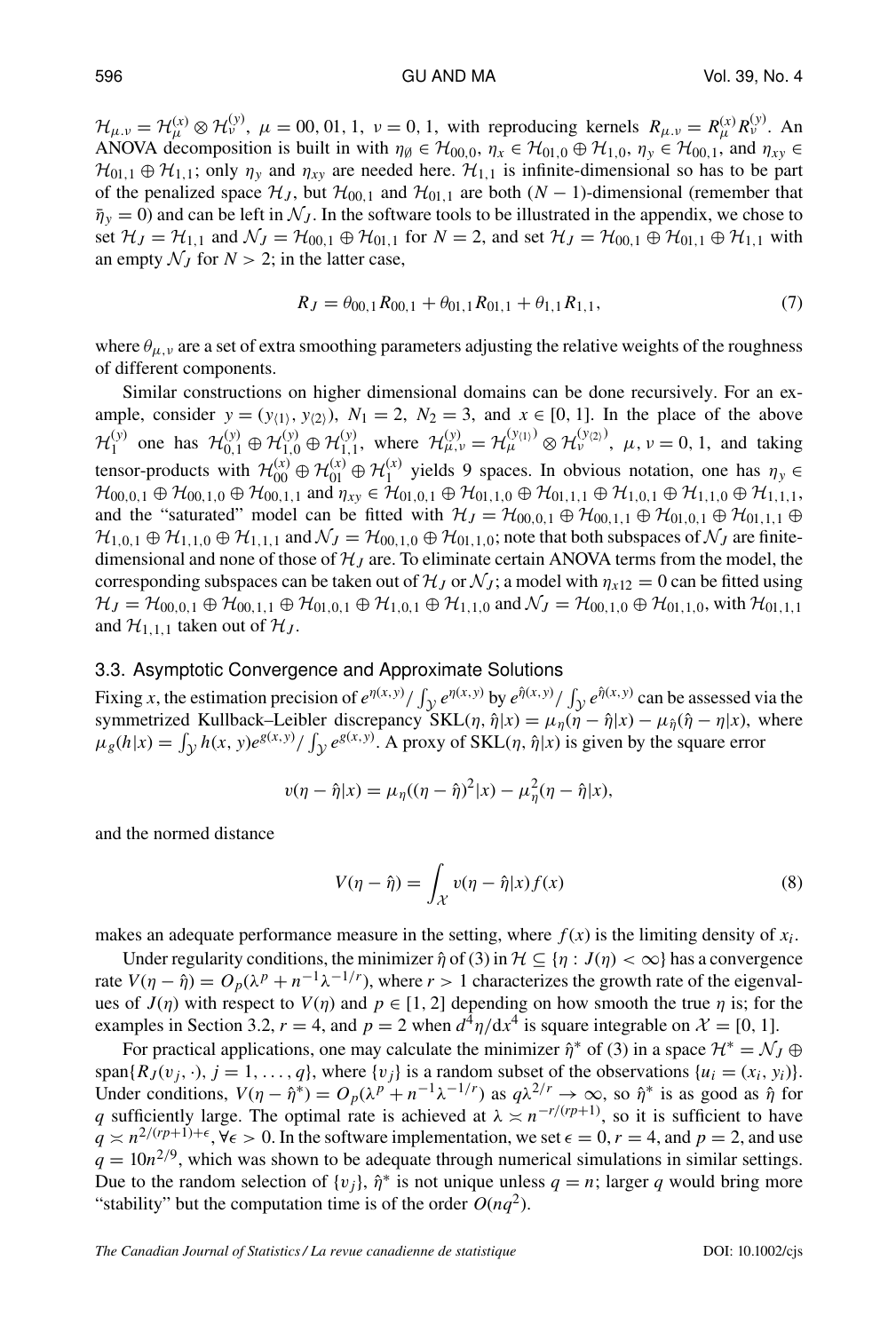Further details concerning the asymptotic analysis can be found in Gu (1995), Gu & Qiu (1993), and Gu & Wang (2003).

# 3.4. Computation

Write  $\xi_j = R_J(v_j, \cdot)$  and  $\mathcal{N}_J = {\phi_v}_{v=1}^m$ . A function in  $\mathcal{H}^*$  has an expression

$$
\eta(u) = \sum_{j=1}^{q} c_j \xi_j(u) + \sum_{\nu=1}^{m} d_{\nu} \phi_{\nu}(u) = \xi^T \mathbf{c} + \boldsymbol{\phi}^T \mathbf{d},
$$
\n(9)

where *ξ* and *φ* are vectors of functions and **c** and **d** are vectors of coefficients. Fixing smoothing parameters,  $\hat{\eta}^*$  can be calculated by minimizing

$$
-\frac{1}{n}\mathbf{1}^T(R\mathbf{c} + S\mathbf{d}) + \frac{1}{n}\sum_{i=1}^n \log \int_{\mathcal{Y}} \exp\{\boldsymbol{\xi}_i^T \mathbf{c} + \boldsymbol{\phi}_i^T \mathbf{d}\} + \frac{\lambda}{2}\mathbf{c}^T Q \mathbf{c}
$$
(10)

with respect to **c** and **d**, where R is  $n \times q$  with the (i, j)th entry  $\xi_i(u_i)$ , S is  $n \times m$  with the (i, v)th entry  $\phi_{\nu}(u_i)$ , Q is  $q \times q$  with the  $(j, k)$ th entry  $R_J(v_i, v_k) = J(\xi_j, \xi_k)$ ,  $\xi_i$  is  $q \times 1$  with the jth entry  $\xi_j(x_i, y)$ , and  $\phi_i$  is  $m \times 1$  with the *v*th entry  $\phi_\nu(x_i, y)$ .

Substituting the empirical distribution for  $f(x)$ , one may write  $\mu_g(h) = (1/n) \sum_{i=1}^n \mu_g(h|x_i)$ and  $V_g(h, h') = (1/n) \sum_{i=1}^n v_g(h, h'|x_i)$ , where

$$
v_g(h, h'|x) = \mu_g(hh'|x) - \mu_g(h|x)\mu_g(h'|x).
$$

From an iterate  $\tilde{\eta} = \xi^T \tilde{c} + \phi^T \tilde{d}$ , the Newton updating equation for the minimization of (10) is given by

$$
\begin{pmatrix}\nV_{\xi,\xi} + \lambda Q & V_{\xi,\phi} \\
V_{\phi,\xi} & V_{\phi,\phi}\n\end{pmatrix}\n\begin{pmatrix}\n\mathbf{c} - \tilde{\mathbf{c}} \\
\mathbf{d} - \tilde{\mathbf{d}}\n\end{pmatrix} =\n\begin{pmatrix}\nR^T \mathbf{1}/n - \mu_{\xi} - \lambda Q \tilde{\mathbf{c}} \\
S^T \mathbf{1}/n - \mu_{\phi}\n\end{pmatrix}
$$
\n(11)

where  $\mu_{\xi} = \mu_{\tilde{\eta}}(\xi)$ ,  $\mu_{\phi} = \mu_{\tilde{\eta}}(\phi)$ ,  $V_{\xi,\xi} = V_{\tilde{\eta}}(\xi, \xi^T)$ ,  $V_{\xi,\phi} = V_{\tilde{\eta}}(\xi, \phi^T)$ ,  $V_{\phi,\phi} = V_{\tilde{\eta}}(\phi, \phi^T)$ ,  $V_{\xi,\eta} = V_{\tilde{\eta}}(\phi, \phi^T)$  $V_{\tilde{\eta}}(\xi, \tilde{\eta})$ , and  $V_{\phi, \eta} = V_{\tilde{\eta}}(\boldsymbol{\phi}, \tilde{\eta})$ .

# 4. MODEL SELECTION AND INFERENCE

We now present tools for model selection and inference, which are essential for practical data analysis using the models being developed.

# 4.1. Cross-Validation

With varying smoothing parameters, the minimizer of (3) defines a family of estimates, from which one needs to pick one that performs well. For the purpose, one may use as performance measure the aggregated Kullback–Leibler discrepancy

$$
KL(\eta, \hat{\eta}) = \int_{\mathcal{X}} f(x) \left\{ \mu_{\eta}(\eta - \hat{\eta}|x) - \log \int_{\mathcal{Y}} e^{\eta(x, y)} + \log \int_{\mathcal{Y}} e^{\hat{\eta}(x, y)} \right\},
$$
(12)

which is a proxy of  $V(\eta - \hat{\eta})$  in (8); KL $(\eta, \hat{\eta})$  and  $V(\eta - \hat{\eta})$  are equivalent measures and the different choices in different contexts are dictated by technical convenience.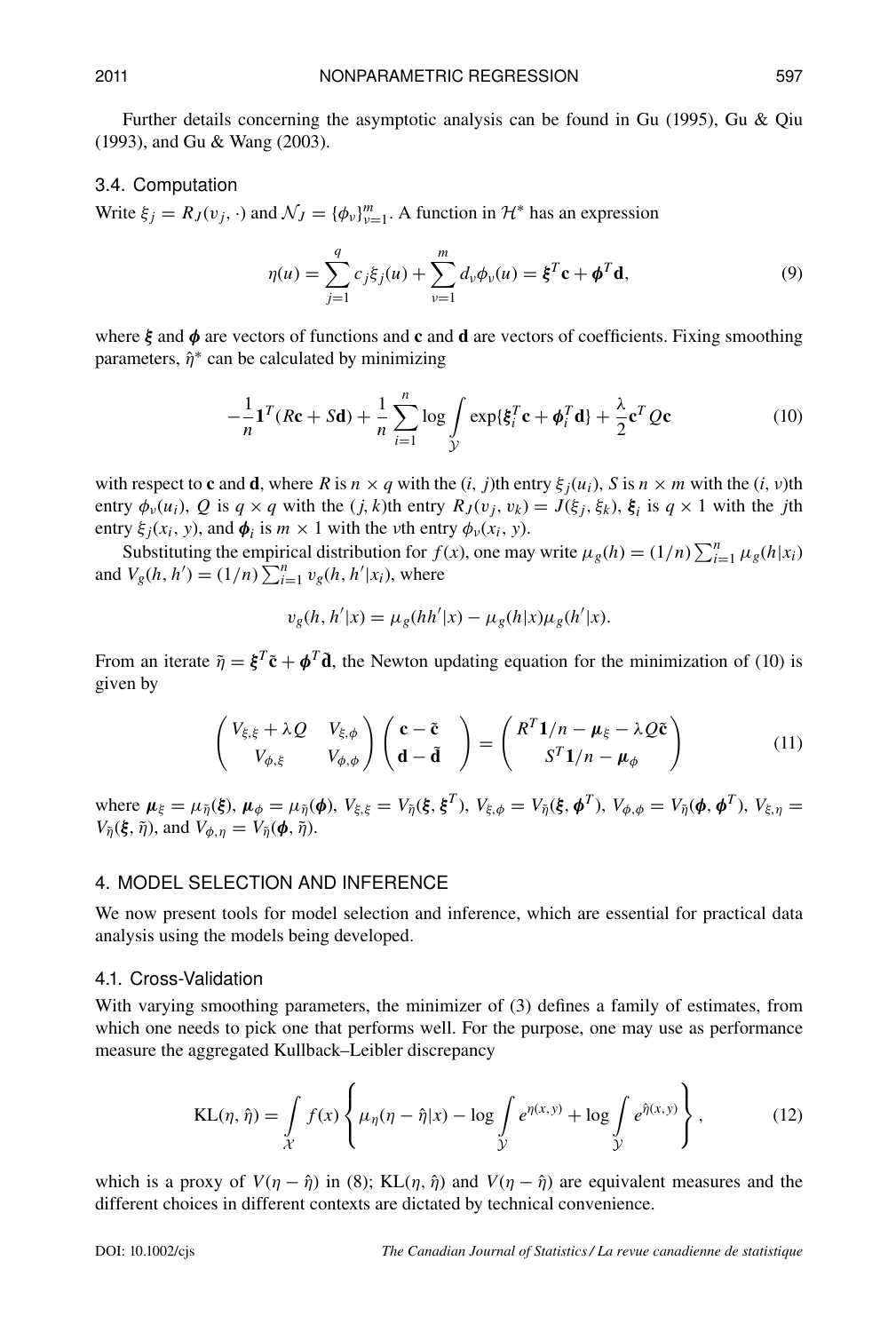Write  $\hat{\eta}$  as  $\eta_{\lambda}$  to spell out its dependence on the smoothing parameters  $\lambda$  in (3) and  $\theta$ 's hidden in  $J(\eta)$ . Dropping terms from (12) that do not involve  $\eta_{\lambda}$ , one has the relative Kullback–Leibler discrepancy

$$
RKL(\eta, \eta_{\lambda}) = \int_{\mathcal{X}} f(x) \log \int_{\mathcal{Y}} e^{\eta_{\lambda}(x, y)} - \int_{\mathcal{X}} f(x) \mu_{\eta}(\eta_{\lambda}|x). \tag{13}
$$

The first term of (13) only involves  $\eta_{\lambda}$  and can be estimated by  $n^{-1} \sum_{i=1}^{n} \log \int_{\mathcal{Y}} e^{\eta_{\lambda}(x_i, y)}$ , but the second term involves both  $\eta$  and  $\eta_{\lambda}$  and has to be estimated by the cross-validated sample mean  $n^{-1} \sum_{i=1}^n \eta_{\lambda}^{[i]}(x_i, y_i)$ , where  $\eta_{\lambda}^{[i]}$  minimizes a delete-one version of the quadratic approximation of (3) at  $\tilde{\eta} = \eta_{\lambda}$ ,

$$
-\frac{1}{n-1}\sum_{j\neq i}\eta(x_j, y_j) + \mu_{\tilde{\eta}}(\eta) + \frac{1}{2}V_{\tilde{\eta}}(\eta - \tilde{\eta}, \eta - \tilde{\eta}) + \frac{\lambda}{2}J(\eta),
$$

for  $\mu_g(h)$  and  $V_g(h, h')$  as in Section 3.4. Such RKL estimate yields the cross-validation score,

$$
-\frac{1}{n}\sum_{i=1}^{n}\left\{\eta_{\lambda}(x_{i}, y_{i})-\log\int\limits_{\mathcal{Y}}e^{\eta_{\lambda}(x_{i}, y)}\right\}+\alpha\frac{\text{trace}(P_{1}^{\perp}\tilde{R}H^{-1}\tilde{R}^{T}P_{1}^{\perp})}{n(n-1)},
$$
(14)

where H is the matrix on the left-hand side of (11) for  $\tilde{\eta} = \eta_{\lambda}$ ,  $\tilde{R} = (R, S)$ ,  $P_{\mathbf{1}}^{\perp} = I - \mathbf{1}\mathbf{1}^T/n$ , and  $\alpha = 1$ ; the derivation parallels that in Gu (2002, sect. 6.3) for density estimation, where a fudge factor  $\alpha = 1.4$  was shown to deliver more robust performances in empirical studies.

For the minimization of (14) as a function of smoothing parameters, the  $\lambda$  in (3) and the  $\theta$ 's in the likes of (7), one may use quasi-Newton methods with numerical derivatives. When the number of  $\theta$ 's is large, which is the case for models containing many ANOVA terms, the process could be prohibitively time-consuming. Using Algorithm 3.2 in Gu & Wahba (1991), one may perform two steps of fixed- $\theta$   $\lambda$ -selection to obtain good starting values, which could leave the subsequent quasi-Newton iteration to pick up only the "last 20%" performance with extra effort many times over the initial one. It is often a good practice to skip the quasi-Newton iteration.

## 4.2. Kullback–Leibler Projection

Lacking a sampling distribution in settings with infinite-dimensional nulls, the classical testing approach is of little help for the assessment of practically negligible ANOVA terms. A geometric approach was developed in Gu (2004), in which for the "testing" of the null  $H_0 : \eta \in H_0$  versus  $H_a: \eta \in \mathcal{H}_0 \oplus \mathcal{H}_1$ , say, one calculates an estimate  $\hat{\eta} \in \mathcal{H}_0 \oplus \mathcal{H}_1$ , obtains its Kullback–Leibler projection  $\tilde{\eta} \in H_0$  by minimizing KL( $\hat{\eta}$ ,  $\eta$ ) over  $\eta \in H_0$ , then checks the "entropy decomposition"  $KL(\hat{\eta}, \eta_c) = KL(\hat{\eta}, \tilde{\eta}) + KL(\tilde{\eta}, \eta_c)$ , where  $\eta_c$  is a degenerate fit such as a constant regression function or an uniform density. When KL( $\hat{\eta}$ ,  $\tilde{\eta}$ ) is only a small portion of KL( $\hat{\eta}$ ,  $\eta_c$ ), say no more than 2–3%, one loses little by cutting out  $\mathcal{H}_1$ .

In the current context, one may use the empirical version of (12),

$$
KL(\hat{\eta}, \eta) = \mu_{\hat{\eta}}(\hat{\eta} - \eta) - \frac{1}{n} \sum_{i=1}^{n} \left\{ \log \int_{\mathcal{Y}} e^{\hat{\eta}(x_i, y)} - \log \int_{\mathcal{Y}} e^{\eta(x_i, y)} \right\}.
$$
 (15)

Taking derivative of KL( $\hat{\eta}$ ,  $\tilde{\eta} + \alpha h$ ) with respect to  $\alpha$ , where  $\tilde{\eta}$  minimizes KL( $\hat{\eta}$ ,  $\eta$ ) for  $\eta \in H_0$  and  $h \in \mathcal{H}_0$ , and setting  $\alpha = 0$ , one can verify that  $\mu_{\hat{\eta}}(h) = \mu_{\tilde{\eta}}(h)$ . It then follows that KL( $\hat{\eta}, \eta_c$ )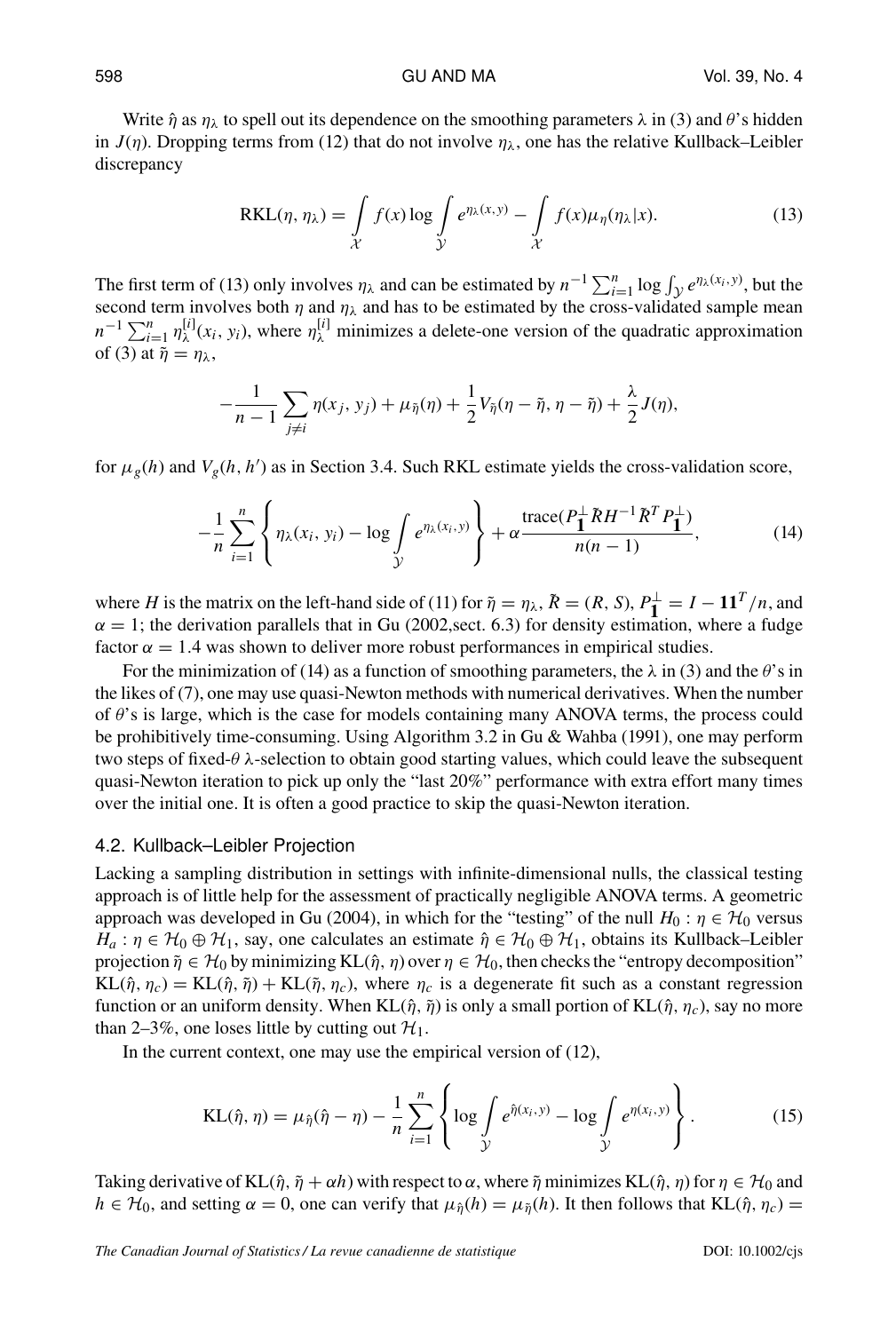$KL(\hat{\eta}, \hat{\eta}) + KL(\tilde{\eta}, \eta_c)$  for  $\eta_c \in \mathcal{H}_0$ . In the software implementation,  $\eta_c$  is taken as an additive model involving only y variables, that is, flat on the  $x$ -axis with y variables mutually independent.

# 4.3. Bayesian Confidence Intervals for Log Odds Ratios

Penalized least squares regression with quadratic penalties is equivalent to Bayesian estimation with Gaussian process priors (Wahba, 1978), based on which Bayesian confidence intervals were derived (Wahba, 1983). The utility can be extended to penalized likelihood regression using the quadratic approximation of the penalized likelihood functional at its minimizer (Gu, 1992). Modifications of the arguments for estimation in a finite-dimensional space  $\mathcal{H}^*$  can be found in Kim & Gu (2004) and Du & Gu (2006), which we adopt here.

Write  $\eta = \xi^T \mathbf{c} + \phi^T \mathbf{d} = \psi^T \mathbf{a}$  as in (9), where  $(\xi^T, \phi^T) = \psi^T$  and  $(\mathbf{c}^T, \mathbf{d}^T) = \mathbf{a}^T$ , and refer  $\eta$ and **a** interchangeably. The quadratic approximation of (3) at  $\tilde{\eta} = \eta_{\lambda}$  is seen to be

$$
\frac{1}{2n}(\mathbf{a} - \tilde{\mathbf{a}})^T(nH)(\mathbf{a} - \tilde{\mathbf{a}}) + C,
$$

where H is as in (14),  $\tilde{\eta} = \psi^T \tilde{a}$ , and C is a constant; (3) is the posterior likelihood of the data divided by n, so the posterior of **a** is approximately normal with mean  $\tilde{a}$  and covariance  $H^+/n$ , where  $H^+$  is the Moore–Penrose inverse of H. The posterior of  $\eta(u)$  is thus approximately normal with mean  $\tilde{\eta}(u) = \psi^T(u)\tilde{a}$  and variance  $\psi^T(u)H^+\psi(u)/n$ . This however is of little practical use as the conditional density  $f(y|x)$  involves a normalizing constant that varies with x.

Given  $y_1, \ldots, y_p \in \mathcal{Y}$ , for any  $x \in \mathcal{X}$ , one may consider contrasts of the form

$$
\kappa(x) = \beta_1 \eta(u_1) + \cdots + \beta_p \eta(u_p),
$$

where  $u_j = (x, y_j)$  and  $\beta_1 + \cdots + \beta_p = 0$ ; the log odds ratios of  $f(y|x)$  can be expressed as such contrasts with the normalizing constant cancelling out. The posterior of  $\kappa(x)$  is seen to have a mean  $\tilde{\mathbf{\kappa}}(x) = \tilde{\boldsymbol{\psi}}^T(x)\tilde{\mathbf{a}}$  and a variance  $s^2(x) = \tilde{\boldsymbol{\psi}}^T(x)H^+\tilde{\boldsymbol{\psi}}(x)/n$ , where  $\tilde{\boldsymbol{\psi}}(x) = \beta_1 \boldsymbol{\psi}(u_1) + \cdots$  $\beta_p \psi(u_p)$ . Bayesian confidence intervals of  $\kappa(x)$  are given by  $\tilde{\kappa}(x) \pm z_{1-\alpha/2} s(x)$ .

# 5. MIXED-EFFECT MODELS FOR CORRELATED DATA

When the responses are correlated, one may model the correlation via random effects, yielding mixed-effect models. Mixed-effect models for non-Gaussian regression with parametric fixedeffects were studied in, for example, Zeger & Karim (1991), Breslow & Clayton (1993), and McCulloch (1997), and those with nonparametric fixed-effects by Lin & Zhang (1999), Karcher & Wang (2001), and Gu & Ma (2005).

We now introduce mixed-effect models for cross-classified responses. To our knowledge, this is the first attempt on random effects for multivariate responses, which include the case of multinomial responses with  $K = 1$  and  $N_1 > 2$ .

## 5.1. Random Effects

For regression with univariate responses, a mixed-effect model is of the form  $\zeta = \eta(x) + \mathbf{z}^T \mathbf{b}$ , where  $\zeta$  is the modeling parameter such as the logit for logistic regression,  $\eta(x)$  is the fixed-effect, and  $z<sup>T</sup>$  **b** is the random effect with **b** ∼ N(0, B). The covariance matrix B of **b** is often structured but with unknown parameters; see Section 5.2 below.

In the current setting, one may replace (1) by

$$
f(y|x) = \frac{e^{\eta_y + \eta_{xy} + \mathbf{Z}^T \mathbf{b}_y}}{\int y e^{\eta_y + \eta_{xy} + \mathbf{Z}^T \mathbf{b}_y}},
$$
(16)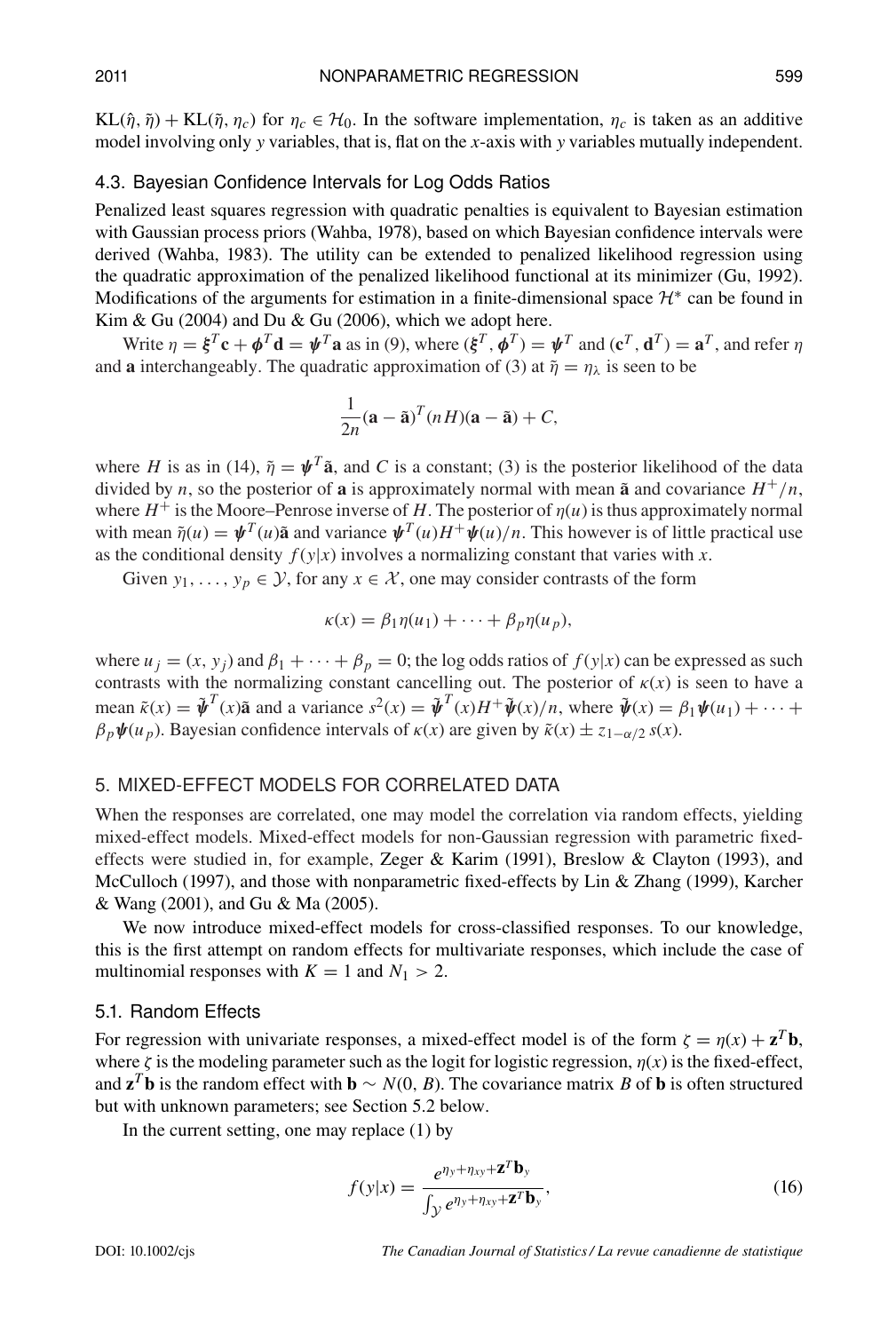where  $\eta(x, y) = \eta_y + \eta_{xy}$  is spelled out explicitly and **b**<sub>y</sub> ~  $N(0, B)$  varies with y. Note that  $\int_{\mathcal{Y}} \eta(x, y) = 0$ , and we shall specify the correlations among **b**<sub>y</sub> to ensure  $\int_{\mathcal{Y}} \mathbf{z}^T \mathbf{b}_y = 0$ .

For  $K = 1$  and  $\mathcal{Y} = \{1, ..., N\}$ , write  $\tilde{\mathbf{b}} = (\mathbf{b}_1^T, ..., \mathbf{b}_N^T)^T$ . We shall specify

$$
\tilde{\mathbf{b}} \sim N(0, c(I_N - \mathbf{1}_N \mathbf{1}_N^T / N) \otimes B), \tag{17}
$$

where ⊗ denotes the Kronecker product of matrices and c is a constant. For  $K > 1$ , we consider an additive model  $\mathbf{b}_y = \mathbf{b}_{y_{(1)}} + \cdots + \mathbf{b}_{y_{(K)}}$ , with independent components  $\mathbf{b}_{y_{(k)}}$  specified as above; the structure of B should remain the same for all the components  $\mathbf{b}_{y_{(k)}}$  but the unknown parameters may differ. For  $K = 1$  and  $N_1 = 2$ , this reduces to the mixed-effect logistic regression model of Gu & Ma (2005).

#### 5.2. Examples

The formulation through (16) and (17) propagates a random effect  $z<sup>T</sup>$  **b** for univariate responses to cross-classified responses, and we shall review a couple of examples of commonly used  $z<sup>T</sup>b$ .

First consider a longitudinal study involving p subjects, where  $y_i$  is taken from subject  $s_i$  with covariate  $x_i$ . Observations from different subjects are independent, while observations from the same subject are naturally correlated. The intra-subject correlation may be modeled by  $\mathbf{z}_i^T \mathbf{b} = b_{s_i}$ , where  $\mathbf{b} \sim N(0, \sigma_s^2 I)$  and  $\mathbf{z}_i$  is the s<sub>i</sub>-th unit vector. The  $p \times p$  matrix  $B = \sigma_s^2 I$  involves only one tunable parameter. The random effects  $b_s$  can be interpreted as the subject effects.

Now consider observations from  $p$  clusters, such as in multi-centre studies, where  $y_i$  is taken from cluster  $c_i$  with covariate  $x_i$ . Observations from different clusters are independent, while observations from the same cluster may be correlated to various degrees. The intra-cluster correlation may be modeled by  $\mathbf{z}_i^T \mathbf{b} = b_{c_i}$ , where  $\mathbf{b} \sim N(0, B)$  with  $B = \text{diag}(\sigma_1^2, \dots, \sigma_p^2)$  and  $\mathbf{z}_i$  is the  $c_i$ -th unit vector. The  $p \times p$  matrix B involves p tunable parameters on the diagonal. The random effects  $b_c$  are not quite interpretable in the setting.

## 5.3. Modeling With Random Effects

Note that  $\mathbf{b}_1 + \cdots + \mathbf{b}_N = 0$  given (17), so one only needs the first  $(N - 1)$   $\mathbf{b}_y$ 's. Rewriting  $\tilde{\mathbf{b}} = (\mathbf{b}_1^T, \dots, \mathbf{b}_{N-1}^T)^T$ , the minus log likelihood of random effect is seen to be proportional to  $\tilde{\mathbf{b}}^T \Sigma \tilde{\mathbf{b}}$  for

$$
\Sigma = c^{-1}(I_{N-1} + 1_{N-1}1_{N-1}^T) \otimes B^{-1},
$$
\n(18)

where  $(I_{N-1} + 1_{N-1}I_{N-1}) = (I_{N-1} - 1_{N-1}I_{N-1}/N)^{-1}$ . For  $K > 1$ , one may concatenate all the independent components of  $\mathbf{b}_y$  in  $\tilde{\mathbf{b}}$  with  $\Sigma$  block-diagonal with blocks of the form (18). The estimation can then be performed via the minimization of the penalized joint likelihood of  $(\eta, \mathbf{b})$ ,

$$
-\frac{1}{n}\sum_{i=1}^n\left\{\eta(x_i, y_i) + \mathbf{z}_i^T\mathbf{b}_{y_i} - \log \int\limits_{\mathcal{Y}}e^{\eta(x_i, y) + \mathbf{z}_i^T\mathbf{b}_y}\right\} + \frac{1}{2n}\tilde{\mathbf{b}}^T\Sigma\tilde{\mathbf{b}} + \frac{\lambda}{2}J(\eta). \tag{19}
$$

The computation follows straightforward adaptation of Section 3.4 and the cross-validation of Section 4.1 can be used to select the tuning parameters consisting of the smoothing parameters in  $\lambda J(\eta)$  and the correlation parameters in  $\tilde{\mathbf{b}}^T \Sigma \tilde{\mathbf{b}}$ . The Kullback–Leibler projection of Section 4.2 can be computed with the random effect  $z^T b_y$  treated as an offset, and the Bayesian confidence intervals of Section 4.3 for odds ratios remain available following straightforward adaptation.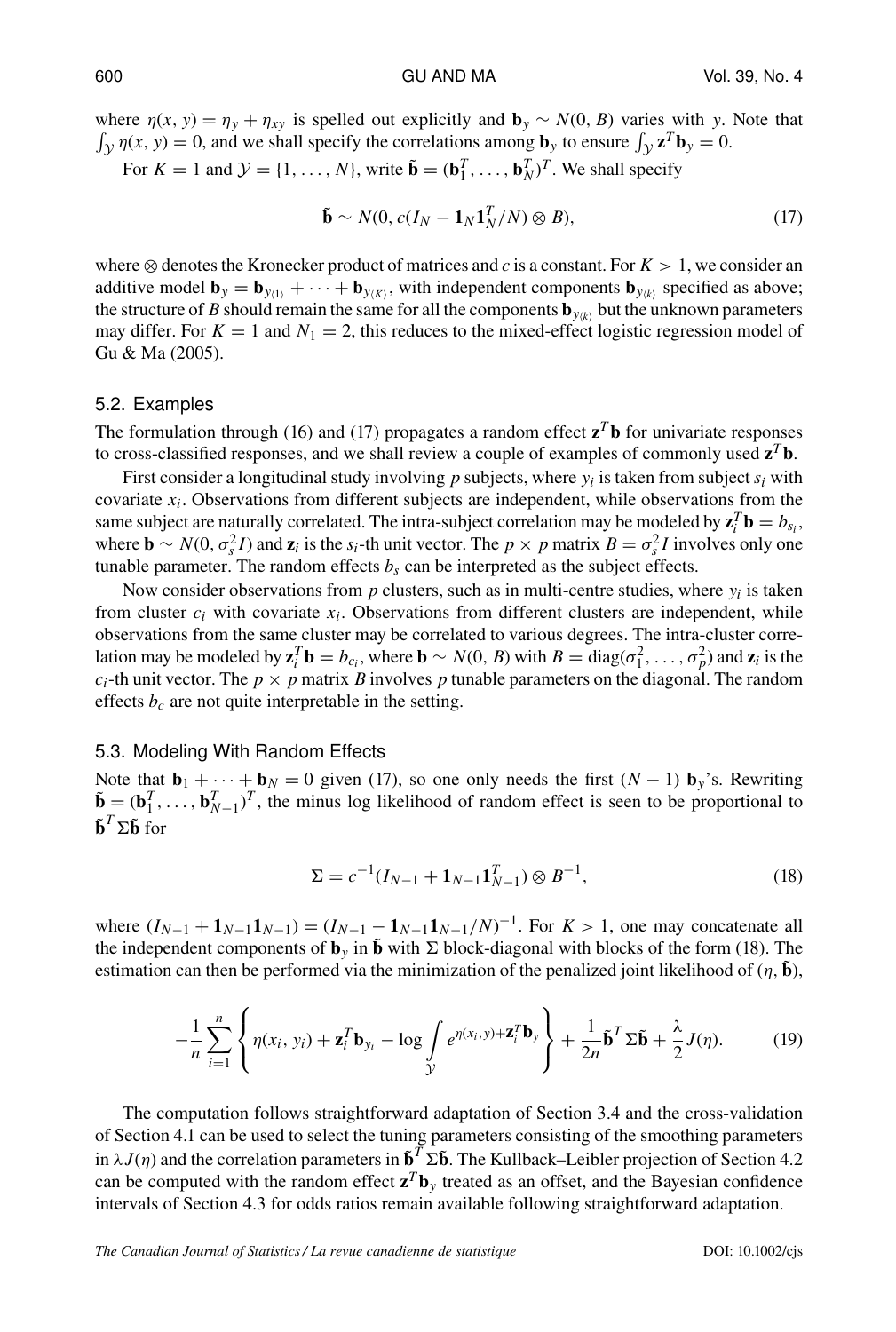# 6. SIMULATION STUDIES

We conduct simulation studies of limited scales to explore various aspects of the modeling tools being developed. For the test function on  $\mathcal{Y} = \{0, 1\} \times \{0, 1\}$  and  $\mathcal{X} = [0, 1]$ , we start with  $p_1(x)$ ,  $p_2(x)$ , and  $p_3(x)$  given by

$$
\log \frac{p_1(x)}{1 - p_1(x)} = 400x^5(1 - x)^3 - 1,\tag{20}
$$

$$
\log \frac{p_2(x)}{1 - p_2(x)} = 500x^7(1 - x)^3 + 250x^2(1 - x)^{10} - 1,\tag{21}
$$

$$
\log \frac{p_3(x)}{1 - p_3(x)} = 50x^2(1 - x)^4. \tag{22}
$$

A setting with  $y_{(1)} \perp y_{(2)} |x$  would have

$$
(f(0,0), f(0,1), f(1,0), f(1,1)) = (q_1q_2, q_1p_2, p_1q_2, p_1p_2),
$$

where  $q_k = 1 - p_k$ , but we modify it by

$$
(f(0,0), f(0,1), f(1,0), f(1,1)) \propto (q_1q_2p_3, q_1p_2q_3, p_1q_2q_3, p_1p_2p_3);
$$

note that  $p_1(x)$  and  $p_2(x)$  are no longer the marginal probabilities  $P(y_{(1)} = 1|x)$  and  $P(y_{(2)} = 1|x)$ after the modification, but the log odds ratio is given by

$$
\log \frac{f(0,0|x)f(1,1|x)}{f(1,0|x)f(0,1|x)} = 2\log \frac{p_3(x)}{1 - p_3(x)} = 100x^2(1 - x)^4.
$$

Samples of size  $n = 200$  were generated, for  $x_i \sim U(0, 1)$ , with and without random effects. For samples with random effects,  $\mathbf{z}^T \mathbf{b}_i = b_1(s_i, y_{(1)}) + b_2(s_i, y_{(2)})$ , where  $s_i \in \{1, \ldots, 20\}$ , 10 each,  $b_1(s, 1) = -b_1(s, 0) \sim N(0, 0.5^2)$ , and  $b_2(s, 1) = -b_2(s, 0) \sim N(0, 0.5^2)$ . Models of the form

$$
\eta(x, y) = \eta_1(y_{\langle 1 \rangle}) + \eta_2(y_{\langle 2 \rangle}) + \eta_{12}(y_{\langle 1 \rangle}, y_{\langle 2 \rangle}) + \eta_{x1}(x, y_{\langle 1 \rangle}) + \eta_{x2}(x, y_{\langle 2 \rangle}) + \eta_{x12}(x, y_{\langle 1 \rangle}, y_{\langle 2 \rangle})
$$

were fitted to the data.

# 6.1. Effectiveness of Cross-Validation

To assess the performance of  $\hat{f}(y|x)$  as an estimate of  $f(y|x)$ , one may use the Kullback–Leibler discrepancy

$$
KL(f, \hat{f}_{\lambda}) = \frac{1}{n} \sum_{i=1}^{n} \int \log \left\{ \frac{f(y|x_i)}{\hat{f}_{\lambda}(y|x_i)} \right\} f(y|x_i),
$$

where the dependence of  $\hat{f}_{\lambda}(y|x)$  on the tuning parameters is made explicit, with the subscript λ representing the λ in (3) or (19), the θ's hidden in  $J(η)$ , and also the Σ in (19) for mixedeffect models. The conditional density  $f(y|x)$  may be given by (1), for which we denote  $L(\lambda)$  = KL(*f*,  $\hat{f}_{\lambda}$ ), or may be given by (16), for which we write  $L_w(\lambda) = \text{KL}(f, \hat{f}_{\lambda})$ ; for fixed-effect fits via (3),  $L(\lambda) = L_w(\lambda)$  as  $\mathbf{z}^T \mathbf{b} = \mathbf{z}^T \mathbf{\hat{b}} = 0$ . While  $L(\lambda)$  is of more practical interest, only  $L_w(\lambda)$  is "chaseable" via cross-validation.

For both the fixed-effect (without random effects) and mixed-effect (with random effects) simulations, one hundred replicates were generated, and tuning parameters were selected using the cross-validation score of (14) with  $\alpha = 1, 1.4$ . L<sub>w</sub>( $\lambda_v$ ) was evaluated for each of the cross-validated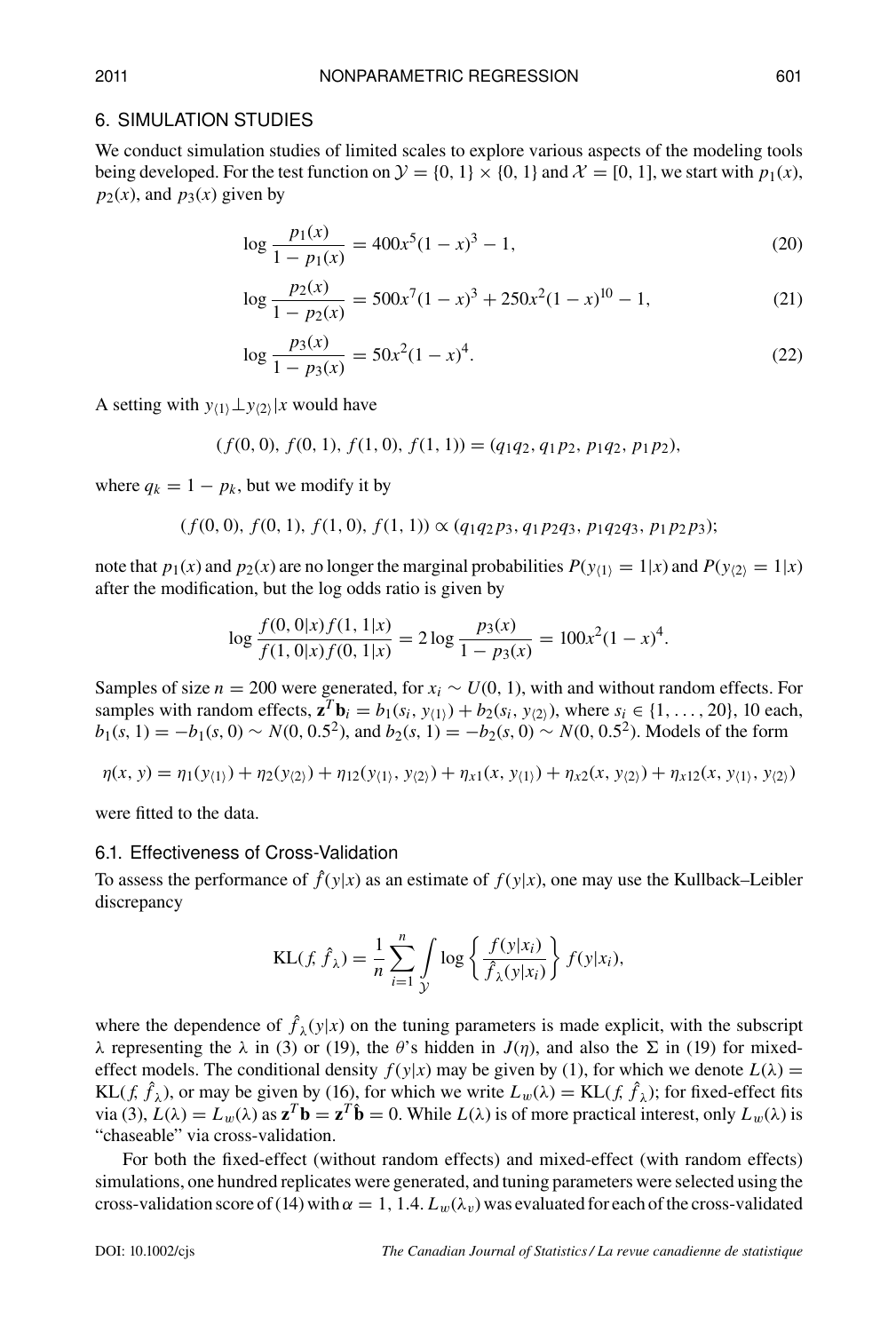fits, where  $\lambda_v$  denotes the cross-validation choices of the tuning parameters. Also calculated for each of the replicates were the "optimal" fits minimizing  $L_w(\lambda)$ , with the resulting minimum value written as  $L_w(\lambda_o)$ . The left and centre frames of Figure 1 plots  $L_w(\lambda_v)$  versus  $L_w(\lambda_o)$  in the fixed-effect and mixed-effect simulations, respectively, for  $\alpha = 1$  (solid) and  $\alpha = 1.4$  (faded); the relative efficacy  $L_w(\lambda_o)/L_w(\lambda_v)$  is shown in the right frame in box-plots. The results suggest that the fudge factor  $\alpha = 1.4$  hurts the performance of cross-validation in the setting by an appreciable margin, especially with mixed-effect models; in fact, it was outperformed by  $\alpha = 1$  64-to-36 in the fixed-effect simulation and 100-to-0 in the mixed-effect simulation.

The cross-validation of (14) appears highly effective, but the findings concerning the fudge factor  $\alpha = 1.4$  contrast empirical findings in numerous parallel settings, where it at least does no harm. Undersmoothing however occurs much less often with multiple smoothing parameters, a given in the current setting, thus stable performances of cross-validation may still be expected without a fudge factor.

Throughout the rest of the article, we will be using  $\alpha = 1$  in cross-validation.

# 6.2. Fixed-Effect Fits Versus Mixed-Effect Fits

The results shown in Figure 1 were obtained with  $q = n$  in (9) to eliminate any effect due to the choice of  $\{v_i\}$ . For a quick check on the adequacy of the default  $q = 10n^{2/9}$ , we selected one random subset  $\{v_j\} \subset \{(x_i, y_i)\}\$  of size  $q = 10(200)^{2/9} \approx 33$  for each of the replicates and recalculated the cross-validated fits. The  $L_w(\lambda_v)$  of the  $q = 33$  fits are plotted against that of the  $q = 200$  fits in the left frame of Figure 2, with their ratio shown in boxplots in the left half of the right frame. The same-data fits with different  ${v_i}$  were mostly "duplicates" of each other. The one hundred  $q = 200$  fits took a total of 4853 CPU seconds to compute on a laptop with Core2 duo 2.6 GHz and 4 Gb RAM running Linux Mint 9 and R 2.12.1, while the  $q = 33$  fits took 383 CPU seconds.

We now compare fixed-effect fits and mixed-effect fits to the same data using the one hundred independent samples in the fixed-effect simulation and the one hundred correlated samples in the mixed-effect simulation. For each of the two hundreds replicates, a pair of cross-validated fits were calculated via (3) and (19) using the same {v<sub>i</sub>} of size  $q = 33$ . The respective  $L(\lambda_v)$  of the fits are plotted in the centre frame of Figure 2, with those of independent samples in solid circles and those of correlated samples in faded; the ratio of  $L(\lambda_v)$  for fixed-effect fits over that for mixed-effect fits is shown in the right half of the right frame. For the independent samples, the mixed-effect model is correct though with unnecessary complications, and the two sets of fits largely share the same performance. The correlated samples paint a different picture, however,



FIGURE 1: Performance of cross-validation. Left: fixed-effect simulation, for  $\alpha = 1$  (solid) and  $\alpha = 1.4$ (faded). Centre: mixed-effect simulation, for  $\alpha = 1$  (solid) and  $\alpha = 1.4$  (faded). Right: relative efficacy, for  $\alpha = 1$  (solid) and  $\alpha = 1.4$  (faded). [Color figure can be seen in the online version of this article, available at http://wileyonlinelibrary.com/journal/cjs]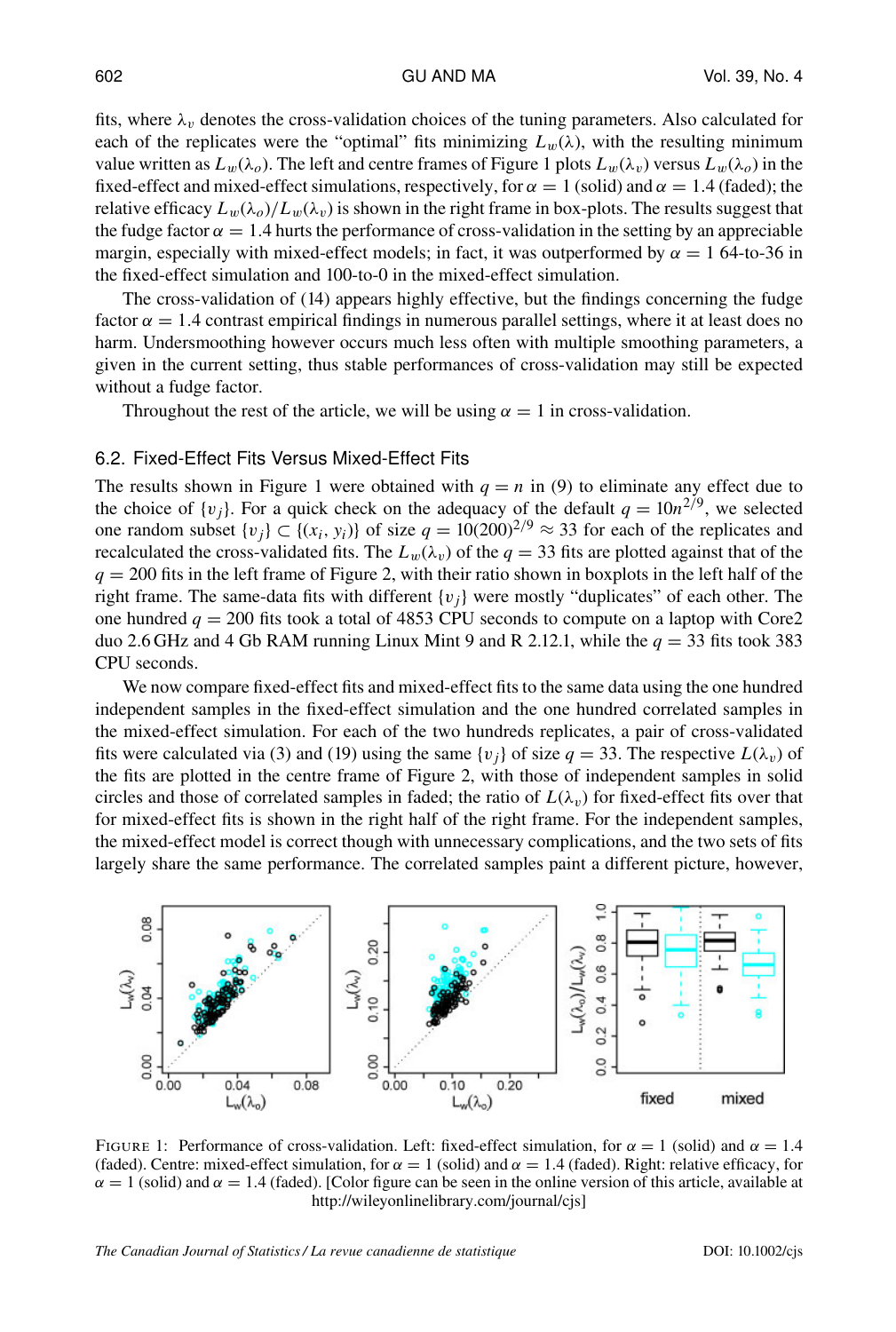



FIGURE 2: Some comparisons concerning  $L_w(\lambda_v)$  and  $L(\lambda_v)$ . Left:  $L_w(\lambda_v)$  of  $q = 200$  fits versus that of  $q = 33$  fits, with fixed-effect simulation in solid and mixed-effect simulation in faded. Centre: fixed-effect fits versus mixed-effect fits to same data, with independent samples in solid circles and correlated samples in faded. Right:  $L_w(\lambda_v)$  of  $q = 33$  fits over that of  $q = 200$  fits on the left;  $L(\lambda_v)$  of fixed-effect fits over that of mixed-effect fits on the right. [Color figure can be seen in the online version of this article, available at http://wileyonlinelibrary.com/journal/cjs]

with greater discrepancies in the respective performances of the two sets of fits but the overall preference a tossup. Intuitively, the mixed-effect fits should do better on correlated samples, but the added model components  $\mathbf{z}^T \mathbf{b}$  and the extra tuning parameters in  $\Sigma$  make the task harder plus one has no direct handle on  $L(\lambda)$  in the estimation process. Still, one would expect some benefits in using the mixed-effect models for correlated data, but perhaps in the presence of stronger correlation.

To look further into the comparison of fixed-effect fits and mixed-effect fits to correlated data, we repeated the experiments using four more sets of samples, each consisting of one hundred replicates. The sample size remained at  $n = 200$ , but to make correlation stronger, we took  $s_i \in \{1, \ldots, 10\}$ , 20 each, and  $b_1(s, 1) \sim N(0, 1)$ ,  $b_2(s, 1) \sim N(0, 1)$ . One set of samples were generated using the same test function used earlier, with the resulting  $L(\lambda_v)$  plotted in the left frame of Figure 3 in solid circles; for the second test function we use the same  $p_1(x)$  and  $p_2(x)$  but a constant  $p_3(x) = 2/3$ , with results shown in the same frame in faded circles. Using the function of (20) for both  $p_1(x)$  and  $p_2(x)$  and that of (22) for  $p_3(x)$  yields the third test function, and changing out  $p_3(x)$  to 2/3 in the third yields the fourth; the centre frame of Figure 3 demonstrates the results from the third (solid) and the fourth (faded) sets of samples. The ratio of  $L(\lambda_v)$  of fixed-effect fits over that of mixed-effect fits is shown in boxplots in the right frame of Figure 3



FIGURE 3: Comparison of fixed-effect and mixed-effect fits to correlated data. Left:  $p_1(x)$  as in (20),  $p_2(x)$  as in (21),  $p_3(x)$  as in (22) (solid) or  $p_3(x) = 2/3$  (faded). Centre:  $p_1(x)$  and  $p_2(x)$  both as in (20), as in (22) (solid) or  $p_3(x) = 2/3$  (faded). Right:  $L(\lambda_v)$  of fixed-effect fits over that of mixed-effect fits, for the four sets of samples in order. [Color figure can be seen in the online version of this article, available at http://wileyonlinelibrary.com/journal/cjs]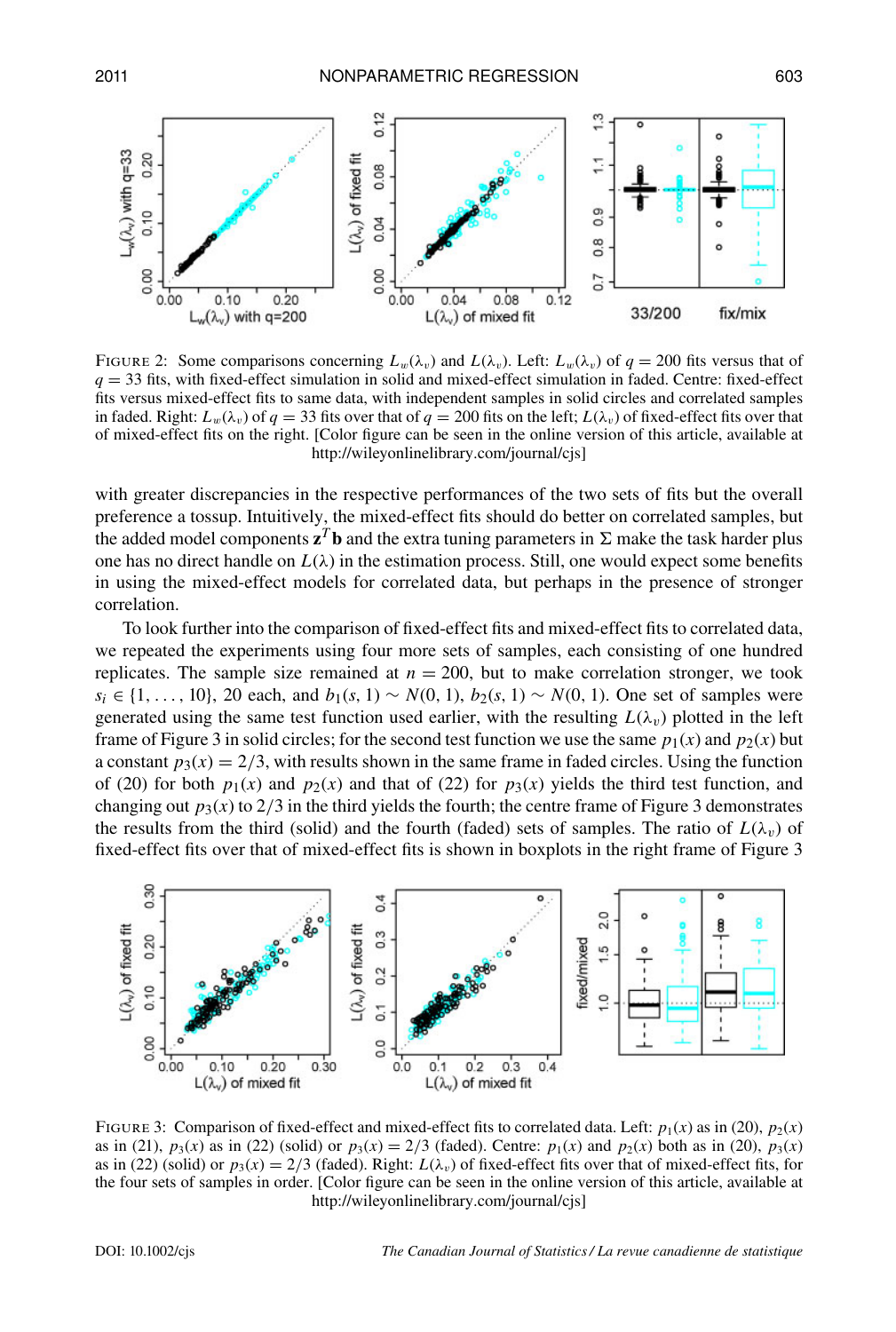for the four sets of samples. The results do seem to favour the mixed-effect fits overall, though the absolute values of  $L(\lambda_v)$  are not all that different. As can be seen in the left and centre frames of Figure 3, the mixed-effect fits tend to do better in "easier" cases with smaller  $L(\lambda_v)$  but do not fare as well in the "hard" cases; this is confirmed by plots, not shown here, of the ratio in the right frame versus the absolute  $L(\lambda_v)$  in the left and centre frames.

# 6.3. Performances of Estimates

One case each were selected from the fixed-effect and random-effect simulations of Section 6.1 for further study, with  $q = 33$ , that delivered the median performances of  $L_w(\lambda_v) = 0.037$ ,



Figure 4: Some fits with median performances. Left: a fixed-effect fit. Right: a mixed-effect fit. Top rows: estimated  $f(1, 1|x)/f(1, 0|x)$ ,  $f(1, 1|x)/f(0, 1|x)$ , and  $f(1, 1|x)/f(0, 0|x)$  (solid) with 95% Bayesian confidence intervals (faded); true functions (dotted) and data (circles) are superimposed. Fits by the wrong models are also superimposed in dashed lines. Bottom: KL $(f(x), \hat{f}(x)) = \int_{\mathcal{Y}} \log\{f(y|x)/\hat{f}(y|x)\} f(y|x)$ as a function of x. [Color figure can be seen in the online version of this article, available at http://wileyonlinelibrary.com/journal/cjs]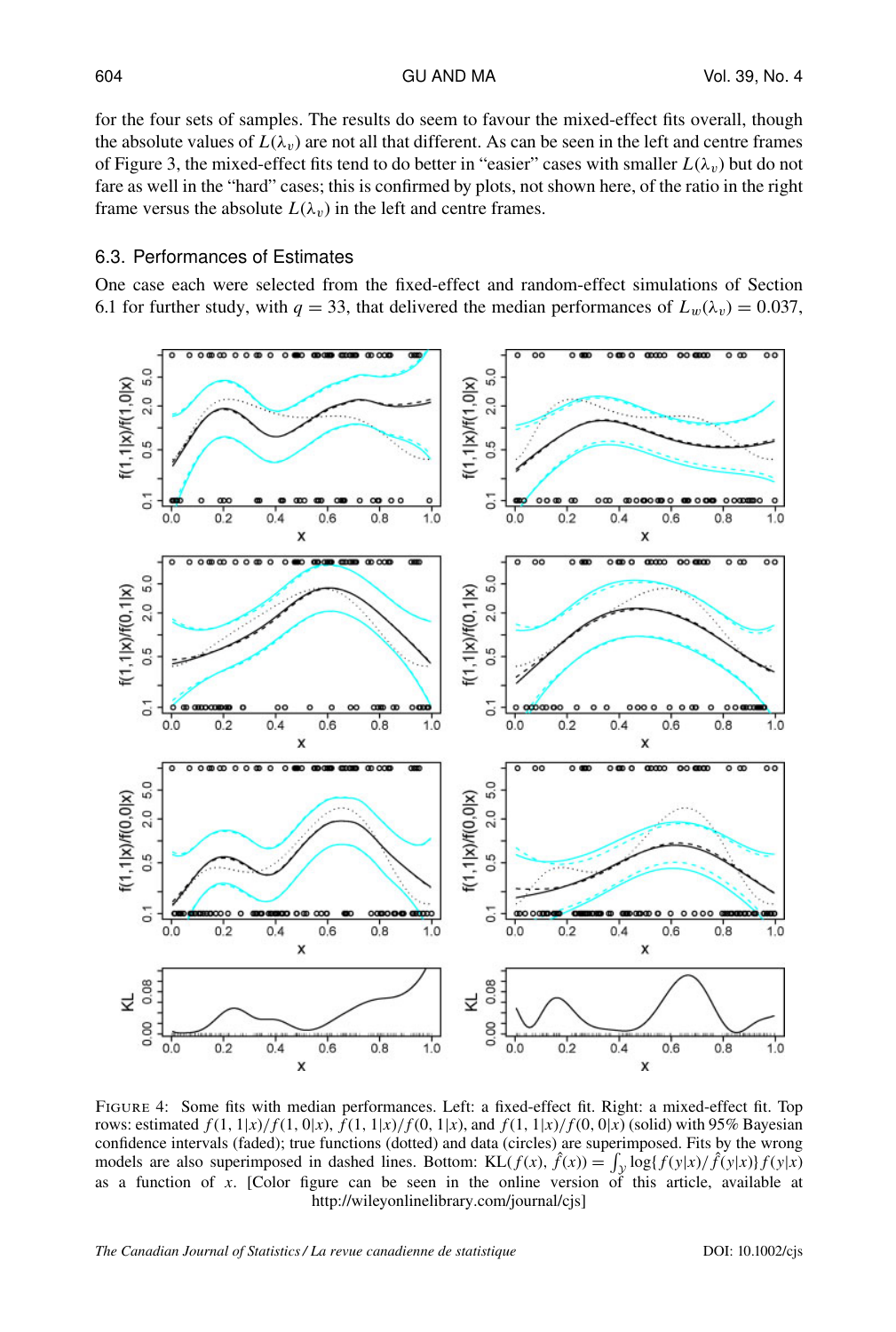0.109, respectively. The left frames of Figure 4 are from the fixed-effect fit, where the estimated  $f(1, 1|x)/f(1, 0|x)$ ,  $f(1, 1|x)/f(0, 1|x)$ ,  $f(1, 1|x)/f(0, 0|x)$  (solid) and the respective 95% Bayesian confidence intervals (faded) are plotted in the top three frames, with the true functions superimposed (dotted); the data are also superimposed, with  $(x<sub>i</sub>, 1, 1)$  marked on the top and  $(x_i, 1, 0)$ ,  $(x_i, 0, 1)$ , or  $(x_i, 0, 0)$  marked on the bottom in their respective frames. The bottom frame depicts  $KL(f(x), \hat{f}(x)) = \int_{\mathcal{Y}} log{f(y|x)/\hat{f}(y|x)}f(y|x)$  as a function of x, with the rug showing the locations of  $x_i$ . The right frames are parallel results from the mixed-effect fit but evaluated with the random-effect  $\mathbf{z}^T \mathbf{b}$  set to zero; note that KL( $f(x)$ ,  $\hat{f}(x)$ ) in the bottom right frame does not average to  $L_w(\lambda_v) = 0.109$  but to  $L(\lambda_v)$ , which was 0.036. As nonparametric fits based on samples of size  $n = 200$ , the estimation precision appears reasonable, and the Bayesian confidence intervals seem to have the adequate width though not necessarily the nominal coverage; some of the miscues, such as the rise of  $f(1, 1|x)/f(1.0|x)$  towards  $x = 1$  in the fixed-effect fit (see the top left frame of Figure 4), are apparently responding to patterns in the data. The estimation precision is certainly not uniform on the  $\chi$  domain.

For comparison, the fits using the "wrong" models are also superimposed in the top three rows of Figure 4 in dashed lines, which are the unnecessary mixed-effect model fit in the left frames and the incorrect fixed-effect model fit in the right frames. The fits are almost visually indistinguishable.

For the mixed-effect fit in Figure 4, cross-validation selected (0.195, 0.251) as the variances of  $b_1(s, 1)$  and  $b_2(s, 1)$  used in  $\Sigma$  of (19). The sample variances of the generated  $b_1(s, 1)$  and  $b_2(s, 1)$ were (0.164, 0.170), and the sample variances of the fitted  $\hat{b}_1(s, 1)$  and  $\hat{b}_2(s, 1)$  were (0.051, 0.080). Cross-validation is designed to minimize the Kullback–Leibler discrepancy  $L_w(\lambda)$  and  $\Sigma$  in (19) only forms part of the tuning parameters but *not* part of the model parameters to be estimated, so the cross-validation choice of  $\Sigma$  should not be taken as estimate.

# 7. ANALYSIS OF EYETRACKING DATA

We now analyze some eyetracking data collected by Dr. Anouschka Foltz during her dissertation research at The Ohio State University. The data we use is a subset consisting of 288 trials of human participants' eye movements monitored on a time grid (−867)(17)(1428) ms. In each run of the experiments, the participant in front of a computer monitor listened to three consecutive instructions, and we are looking at the time segment associated with the second instruction. For the selected subset, the first instruction given to the participant was something like "click on the YELLOW pencil" with emphasis on the adjective, and the second instruction was something like "click on the PURPLE bottle" with neither the adjective nor the noun being repeated. Upon hearing the emphasized adjective "PURPLE" but before the noun "bottle," one usually expects a noun repetition ("pencil") and starts to look for purple pencil on the monitor, and of interest is how long it takes for the participant to recover from the trap to focus on the target, the purple bottle. The participants' eye fixation on the target (purple bottle), the colour competitor (purple pencil), and the object competitor (yellow bottle) were recorded as binary indicators every 17 ms; the time 0 is the noun onset of the second instruction, that is, between the adjective (purple) and the noun (bottle). The common linguistic condition in the 288 trials was the accented (i.e., emphasized) adjectives and the change in both the adjective and the noun. The particular word choice in the discussion above (i.e., "yellow pencil" followed by "purple bottle") was taken from one of the six instruction lists used in the trials. The six lists were actually carefully designed using Latin squares to balance out certain linguistic characteristics, but further details are not needed for our task at hand. There were 48 human participants involved in 6 trials each, for a total of 288 trials. The raw data were reformatted into  $288 \times 136 = 39168$  observations of time (x), matching colour indicator ( $y_{(1)}$ , eye fixation on target or colour competitor), matching object indicator ( $y_{(2)}$ , eye fixation on target or object competitor), and subject identification (s).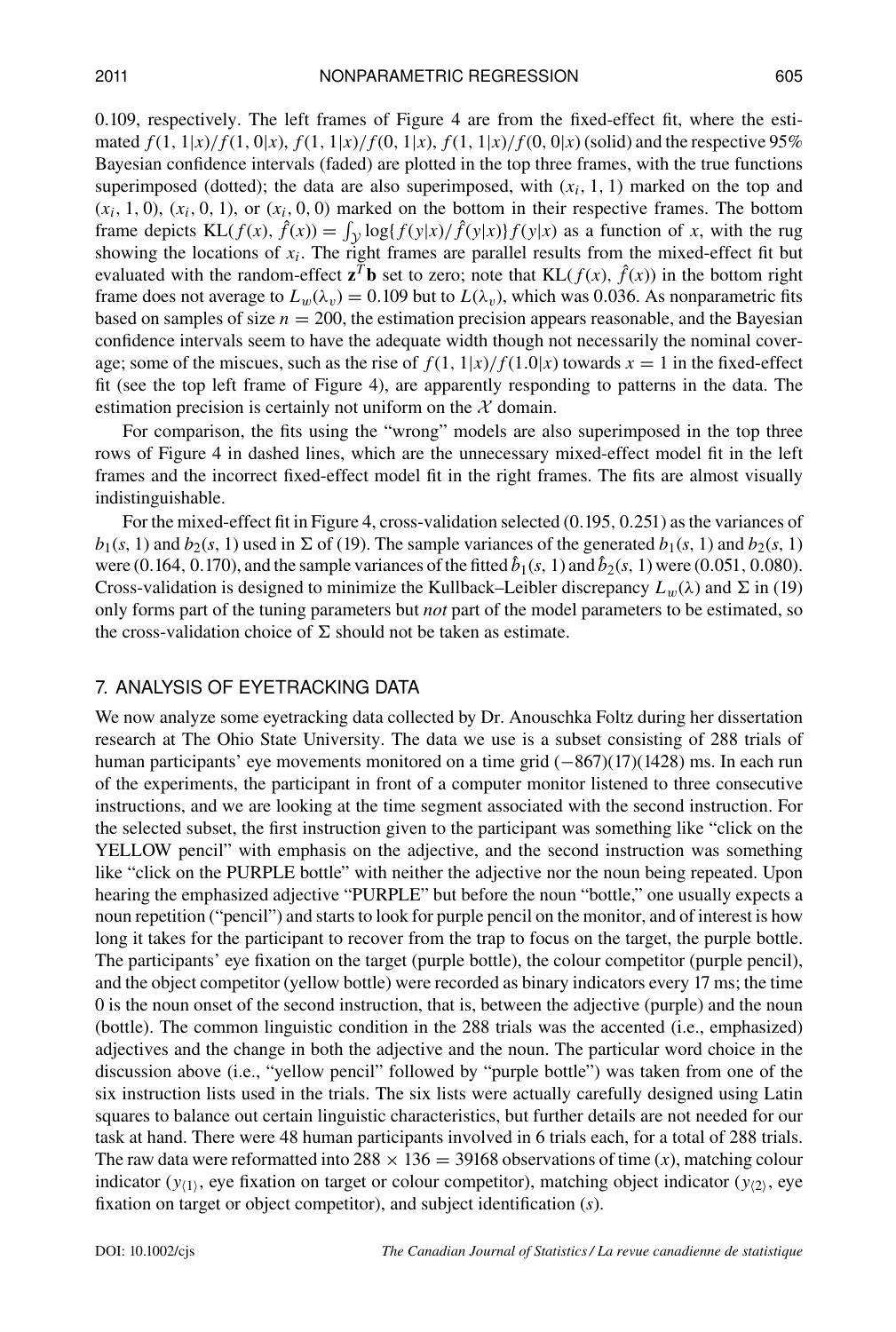

FIGURE 5: Fitted probabilities along time. Left:  $f(1, 1|x)$  (solid) versus  $f(1, 0|x)$  (faded). Right:  $f(1, 1|x)/f(1, 0|x)$  along with 95% Bayesian confidence intervals. [Color figure can be seen in the online version of this article, available at http://wileyonlinelibrary.com/journal/cjs]

A model of the form (16) was fitted to the data, with  $\eta_y = \eta_1(y_{(1)}) + \eta_2(y_{(2)}) + \eta_{12}(y_{(1)}, y_{(2)}),$  $\eta_{xy} = \eta_{x1}(x, y_{(1)}) + \eta_{x2}(x, y_{(2)}) + \eta_{x12}(x, y_{(1)}, y_{(2)})$ , and  $\mathbf{z}^T \mathbf{b}_y = b_1(s, y_{(1)}) + b_2(s, y_{(2)})$ , where  $b_1(s, 1) = -b_1(s, 0) \sim N(0, \sigma_1^2)$  and  $b_2(s, 1) = -b_2(s, 0) \sim N(0, \sigma_2^2)$  are independent. Since x is on a regular grid here, we took the first 136 observations as the  $v_j$ 's discussed in Section 3.3 instead of a random subset, though this could not ensure "even coverage" on the "y-axis." Cross-validation selected  $(\sigma_1^2, \sigma_2^2) = (0.163, 0.195)$  along with the smoothing parameters in  $\lambda J(\eta)$ . The sample variances of the fitted  $b_1(s, 1)$  and  $b_2(s, 1)$  are 0.0791 and 0.1076, respectively. Setting the random effects **b**<sub>y</sub> to 0, the estimated  $f(y|x) = e^{\eta(x,y)}/\int_{\mathcal{Y}} e^{\eta(x,y)}$  for  $y = (1, 1)$  (target) and  $y = (1, 0)$ (colour competitor) are plotted in the left frame of Figure 5, and the ratio  $f(1, 1|x)/f(1, 0|x) =$  $\exp{\eta(x, 1, 1) - \eta(x, 1, 0)}$  is plotted in the right frame along with 95% Bayesian confidence intervals; the transition time at which the target overtook the colour competitor was around 310 ms.

Of further interest is how such profile along time changes with experimental conditions, for which fits also need to be calculated for other subsets of the data. Different experimental conditions could be noun repetition (e.g., "purple pencil" following "yellow pencil"), adjective repetition (e.g.,"yellow bottle" following "yellow pencil"), and/or numerous accent patterns on the adjectives and the nouns.

Projecting the fit  $\hat{\eta}$  into a model space of structure  $\eta(x, y) = \eta_1(y_{(1)}) + \eta_2(y_{(2)}) +$  $\eta_{x1}(x, y_{(1)}) + \eta_{x2}(x, y_{(2)})$ , one has KL $(\hat{\eta}, \tilde{\eta})/KL(\hat{\eta}, \eta_c) = 36.7\%$ , so  $y_{(1)}$  and  $y_{(2)}$  are not independent given x. Projecting  $\hat{\eta}$  into a space of structure  $\eta(x, y) = \eta_1(y_{(1)}) + \eta_2(y_{(2)}) +$  $\eta_{12}(y_{(1)}, y_{(2)}) + \eta_{x1}(x, y_{(1)}) + \eta_{x2}(x, y_{(2)})$ , one has  $KL(\hat{\eta}, \tilde{\eta})/KL(\hat{\eta}, \eta_c) = 3.2\%$ , so the dependence on x of the log odds ratio  $\log\{f(0, 0|x)f(1, 1|x)/f(1, 0|x)f(0, 1|x)\}\$  appears rather weak. The association between  $y_{(1)}$  and  $y_{(2)}$  however is not of primary interest in the current application.

# 8. SUMMARY AND DISCUSSION

In this article, we have presented a cohort of modeling tools for nonparametric regression with cross-classified responses. The general model formulation includes many settings in the literature as special cases, and allows one to study the associations among marginals of contingency tables as functions of covariates. The techniques are implemented in a suite of R functions, and are demonstrated through the analysis of some eyetracking data found in linguistic studies.

To our knowledge, the only existing approach to accommodating an "x-axis" in the analysis of cross-classified responses is through surrogate log-linear models (see Venables & Ripley, 2002, chap. 7), but the method works naturally only with discrete x variables. For continuous  $x$ 's, the specification/justification of parametric models poses a real challenge, due mainly to the less intuitive meaning of  $\eta(x, y)$ , which yields the conditional probability  $f(y|x) = e^{\eta(x, y)} / \int_{\mathcal{Y}} e^{\eta(x, y)}$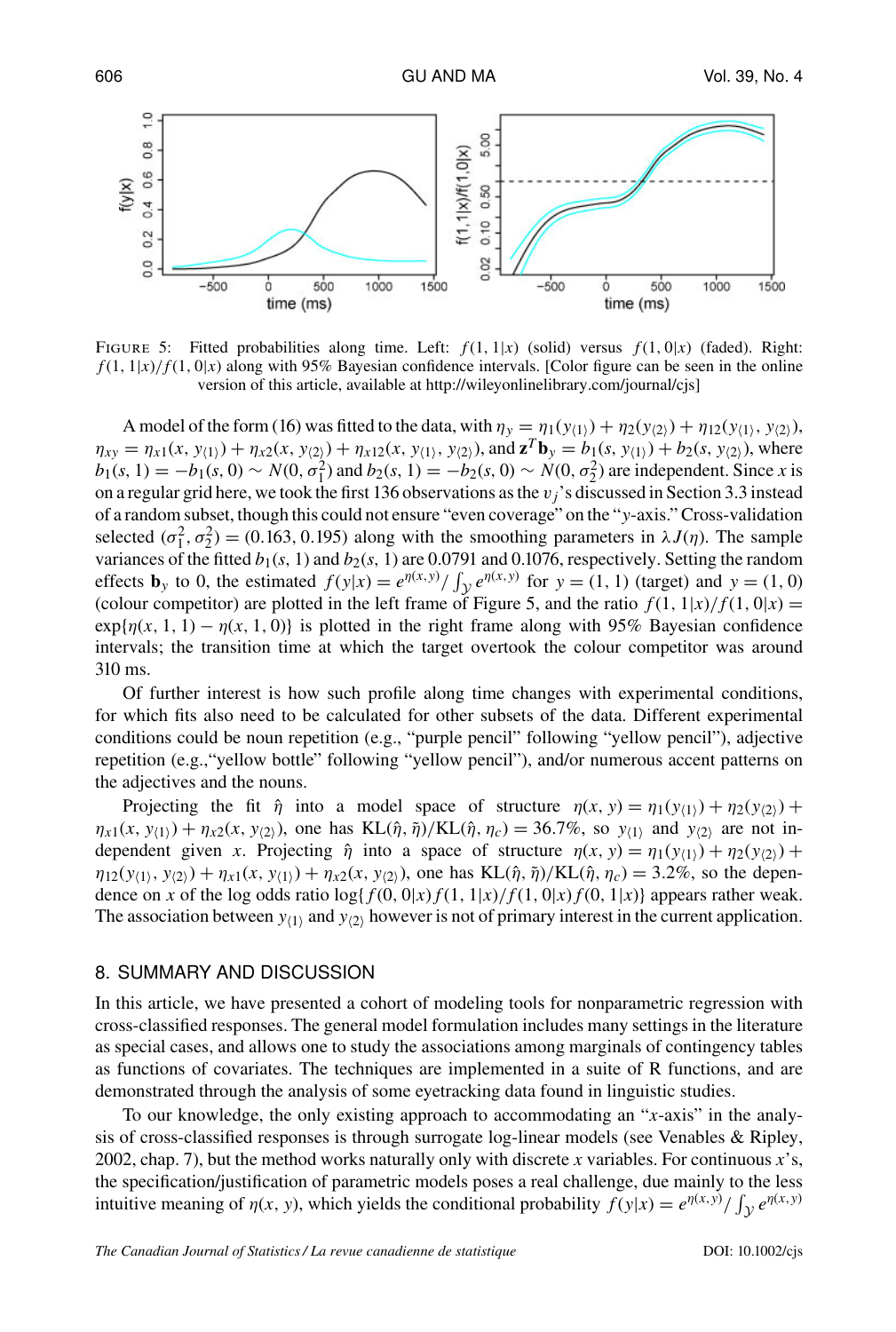only after the normalization. The nonparametric treatment in this setting is thus less of an "extending parametric model" flavour but more for its own practical convenience. Also, mixed-effect models for correlated data in this setting do not seem to exist in current literature, parametric or nonparametric.

For the simulations of Section 6 and the eyetracking data of Section 7, one has a univariate x and only three  $\theta$ 's hidden in  $J(\eta)$  associated with  $\eta_{x1}$ ,  $\eta_{x2}$ , and  $\eta_{x12}$ , so the quasi-Newton optimization of (14) is still feasible. For multivariate x one could have many more  $\theta$ 's, in which case the quasi-Newton iteration will have to be skipped. On the same note, the simulations of Section 6.1 quickly become infeasible as the number of  $\theta$ 's increases.

Traditionally, eyetracking data are often aggregated over coarser time intervals then analyzed using ANOVA models for repeated measures; see, for example, Ito & Speer (2008). The loss of information in data aggregation was recognized by Barr (2008), who suggested the use of parametric logistic regression in the setting. The modeling tools developed here provide yet another approach to the analysis of eyetracking data, one that is flexible and preserves the finescale dynamics in the experiments.

# ACKNOWLEDGEMENTS

The authors are grateful to Dr. Anouschka Foltz who kindly provided the eyetracking data and pertinent explanations of the experiments. Chong Gu's research was supported by U.S. National Science Foundation under grant DMS-0705961. Ping Ma's research was partially supported by U.S. National Science Foundation under grants DMS-0800631 and DMS-0723759 and the Office of Science (BER), U.S. Department of Energy.

# APPENDIX

In this appendix, we illustrate the user-interface of some open-source R code that implements the techniques presented in this article, using the eyetracking data of Section 7. The code is in the ssllrm suite of the gss package by the first author, as of version 1.1-7.

R resources are archived at http://cran.r-project.org, where the source code of base R and that of over 2000 add-on packages can be found along with installation instructions. Assuming that base R and the gss package have been installed, the following line load the gss package and the eyetrack data frame at the R prompt,

```
library(gss); data(eyetrack)
```
where eyetrack consists of components time, colour, object, id, and cnt; duplicated data points are merged and the multiplicity counts are recorded in cnt, and there are 13891 distinctive records.

To fit the model as discussed in Section 7, one uses

fit <- ssllrm(˜time\*colour\*object, ˜colour+object, data=eyetrack, weight=cnt, id.basis=1:136, random=˜1|id)

where the first model formula specifies model terms and the second lists response variables which are necessarily factors; terms not involving response variables are removed internally. The weight entry is only necessary for data with multiplicities. The id. basis specifies the  $v_j$ 's that determine the basis functions  $\xi_j$  as in (9); a random subset will be used if id.basis is unspecified. The random entry specifies a univariate random effect  $z<sup>T</sup>$  **b** that will be propagated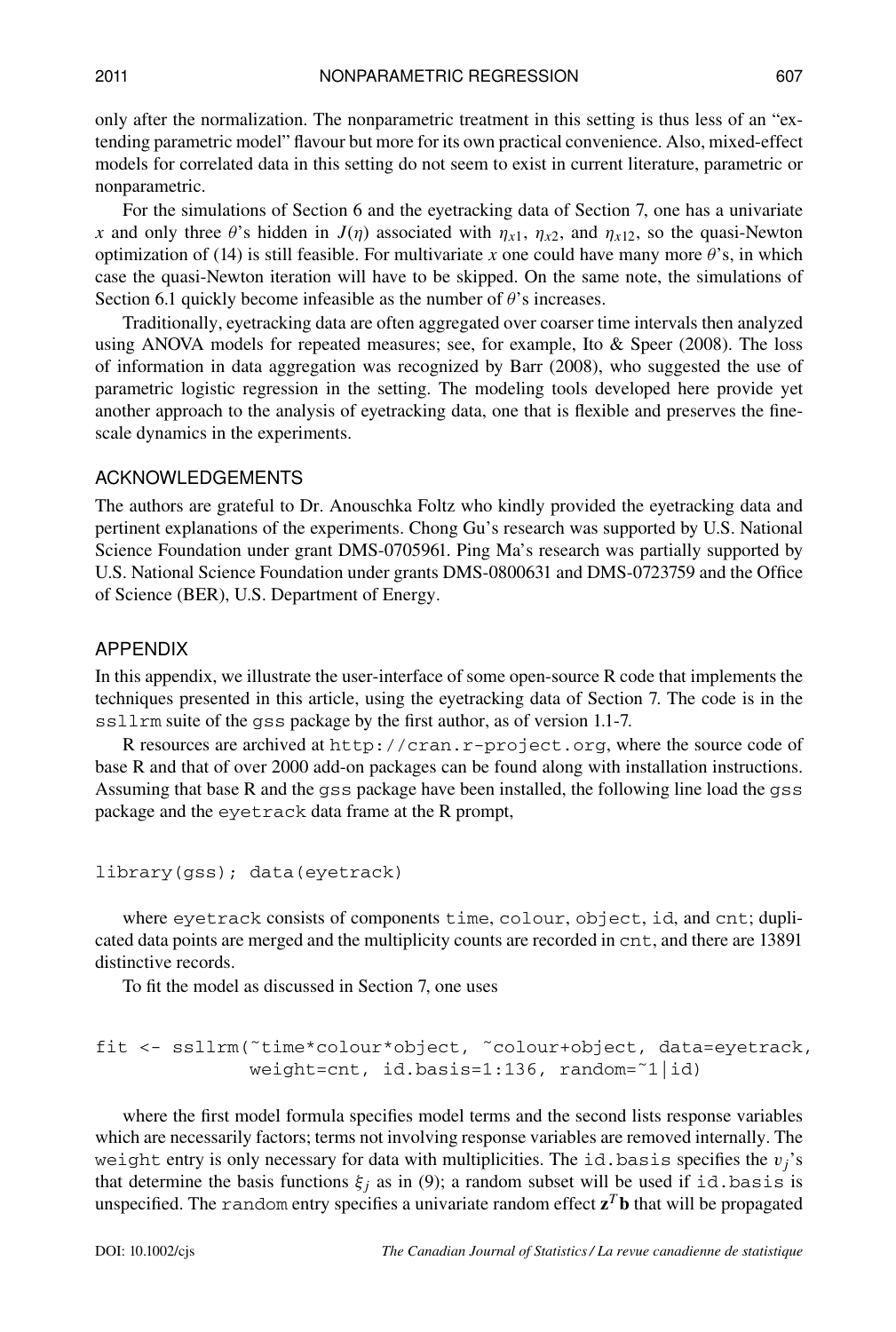into a multivariate one following the lines of Section 5.1. If one would like to skip the quasi-Newton iteration for the optimization of (14), simply add an entry skip.iter=TRUE. A run of the fit on a laptop, with Core2 duo 2.6 GHz and 4 Gb RAM running Linux Mint 9 and R 2.12.1, took 5647 CPU seconds, and a run with skip.iter=TRUE took 4959 CPU seconds.

To evaluate the fit at time points in  $tt$ , use

```
predict(fit, data.frame(time=tt))
```
which returns a matrix of  $f(y|x)$  with the columns adding up to one; the columns are ordered according to  $fit\$   $gd.pt$ , which is (colour, object) = (0,0), (0,1), (1,0), and (1, 1) here. To calculate  $\log(f(1, 1|x)/f(1, 0|x)) = \eta(x, 1, 1) - \eta(x, 1.0)$  along with standard errors as discussed in Section 4.3, use

```
predict(fit, data.frame(time=tt), odds=c(0,0,-1,1), se=TRUE)
```
which return a list with components fit and se.fit.

The six terms of the fit  $\eta_1$ ,  $\eta_2$ ,  $\eta_{12}$ ,  $\eta_{x1}$ ,  $\eta_{x2}$ , and  $\eta_{x12}$  are coded as "colour", "object", "colour:object", "time:colour", "time:object", and "time:colour:object". To project the fit into a space of structure  $\eta = \eta_1 + \eta_2 + \eta_{x1} + \eta_{x2}$ , use

```
project(fit, include=c("colour","object","time:colour",
"time:colour"))
```
which returns a list with components ratio  $KL(\hat{\eta}, \tilde{\eta})/KL(\hat{\eta}, \eta_c)$  and kl  $KL(\hat{\eta}, \tilde{\eta})$ .

#### BIBLIOGRAPHY

- Aronszajn, N. (1950). Theory of reproducing kernels. *Transactions of the American Mathematical Society*, 68, 337–404.
- Barr, D. J. (2008). Analyzing 'visual world' eyetracking data using multilevel logistic regression. *Journal of Memory and Language*, 59, 457–474.
- Breslow, N. E. & Clayton, D. G. (1993). Approximate inference in generalized linear mixed models. *Journal of the American Statistical Association*, 88, 9–25.
- Du, P. & Gu, C. (2006). Penalized likelihood hazard estimation: Efficient approximation and Bayesian confidence intervals. *Statistics & Probability Letters*, 76, 244–254.
- Gao, F., Wahba, G., Klein, R., & Klein, B. E. (2001). Smoothing spline ANOVA for multivariate bernoulli observations, with application to ophthalmology data (with discussion). *Journal of the American Statistical Association*, 96, 127–160.
- Gu, C. (1992). Penalized likelihood regression: A Bayesian analysis. *Statistica Sinica*, 2, 255–264.
- Gu, C. (1995). Smoothing spline density estimation: Conditional distribution. *Statistica Sinica*, 5, 709–726.
- Gu, C. (2002). *Smoothing Spline ANOVA Models*, Springer-Verlag, New York.
- Gu, C. (2004). Model diagnostics for smoothing spline ANOVA models. *Canadian Journal of Statistics*, 32, 347–358.
- Gu, C. & Ma, P. (2005). Generalized nonparametric mixed-effect models: Computation and smoothing parameter selection. *Journal of Computational and Graphical Statistics*, 14, 485–504.
- Gu, C. & Qiu, C. (1993). Smoothing spline density estimation: Theory. *Annals of Statistics*, 21, 217–234.